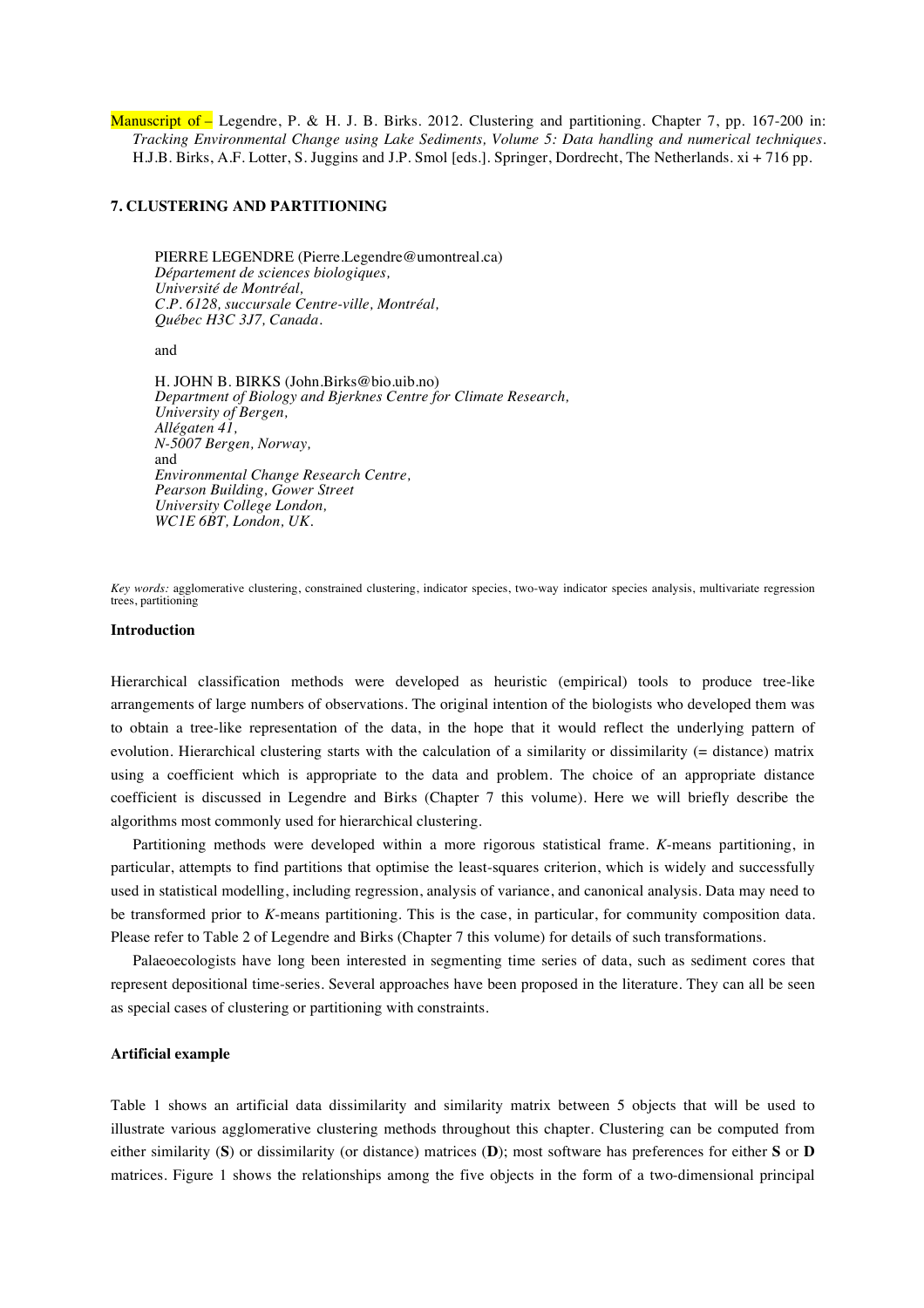coordinate analysis (PCoA) ordination diagram (see Legendre and Birks: Chapter 7 this volume for details of PCoA). PCoA axis 1 accounts for 65.9% of the variation of the data while axis 2 accounts for 27.6%, leaving a mere 6.5% for axis 3. So the 5 data points are very well represented in 2 dimensions. We will cluster these 5 objects using various methods. Two of the interpoint distances are especially distorted in the two-dimensional ordination:  $D(1,2) = 1.389$  in the ordination instead of 1 in the original distance matrix (Table 1), and  $D(4,5) =$ 1.159 instead of 2. The other pairwise distances in 2 dimensions are close to their original values (Table 1). We will see how the various clustering methods deal with these similarities or dissimilarities.

# **Basic concepts in clustering**

A cluster is a group of objects (observations, sites, samples, etc.) that are sufficiently similar to be recognised as members of the same group. Clustering results from an analysis of the similarities or dissimilarities among objects, calculated from the data of interest. The similarity and dissimilarity measures most commonly used by ecologists are described in Legendre and Birks (Chapter 7 this volume). A partition, such as produced by the *K*means partitioning method, is a set of non-overlapping clusters covering the whole collection of objects in the study; some clusters may be of size 1 (singletons). Hierarchical clustering produces a hierarchy of nested partitions of objects. Numerical clustering algorithms will always produce a partition or a hierarchical clustering, whatever the data. So, obtaining a partition or a hierarchical set of partitions does not demonstrate that there are real discontinuities in the data. Most hierarchical clustering methods are heuristic techniques, producing a solution to the problem but otherwise without any statistical justification. A few methods are based on statistical concepts such as sums-of-squares.

Clustering methods summarise data with an emphasis on pairwise relationships. The most similar objects are placed in the same group, but the resulting dendrogram provides little information about among-group relationships. Ordination methods do the opposite: ordination diagrams depict the main trends in data but pairwise distances may be distorted. For many descriptive purposes, it is often valuable to conduct both forms of analysis (e.g. Birks et al. 1975; Birks and Gordon 1985; Prentice 1986).

The various potential uses of clustering and partitioning in palaeolimnology are summarised in Table 2. No attempt is made here to give a comprehensive review of palaeolimnological applications of clustering or partitioning. Emphasis is placed instead on basic concepts and on methods that have rarely been use but that have considerable potential in palaeolimnology.

Clustering with the constraint of spatial contiguity involves imposing that all members of a cluster be contiguous on the spatial map of the objects. Clustering with a one-dimensional contiguity constraint is often used on sediment cores to delineate sectors or zones where the core sections are fairly homogeneous in terms of their sediment texture, fossil composition, etc, and to identify transition zones (Birks and Gordon 1985). Cores can be seen as one-dimensional geographic (or temporal) data series, so the concept of clustering with a contiguity constraint can be applied to them. Other forms of constraint can be applied to the data to be clustered through the use of canonical analysis or multivariate regression trees.

The most simple form of clustering for multivariate data is to compute an ordination (principal component analysis (PCA), principal coordinate analysis (PCoA), correspondence analysis (CA) – see Legendre and Birks: Chapter 7 this volume), draw the points in the space of ordination axes 1 and 2, and divide the points into boxes of equal sizes. This will produce a perfectly valid partition of the objects and it may be all one needs for some purposes, such as the basic summarisation of the data. In other cases, one prefers to delineate groups that are separated from other groups by gaps in multivariate space. The clustering methods briefly described in this chapter should then be used.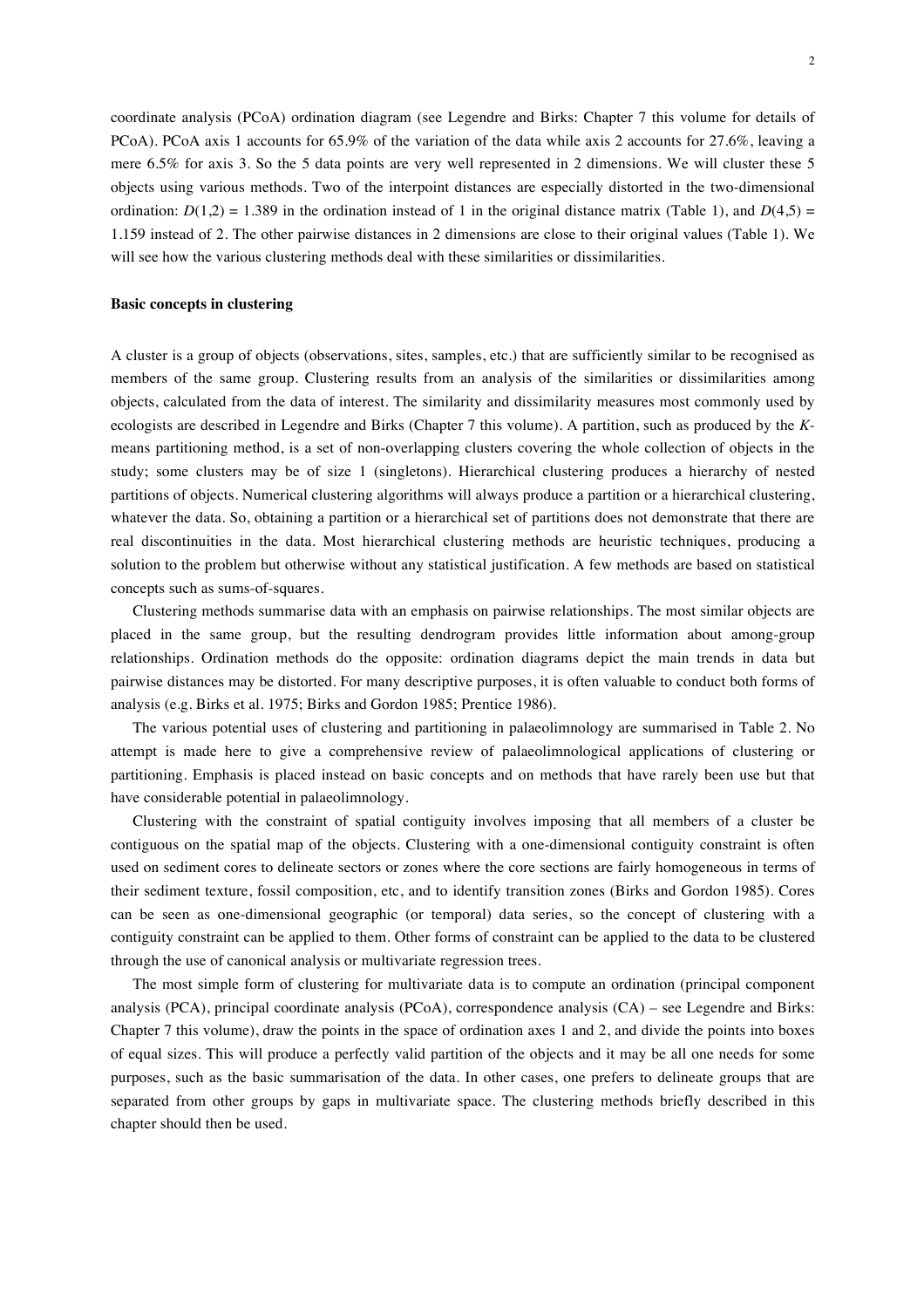### **Unconstrained agglomerative clustering methods**

Only the hierarchical clustering methods commonly found in statistical software will be described in this section. The most commonly used method is unweighted arithmetic average clustering (Rohlf 1963), also called UPGMA (for 'Unweighted Pair-Group Method using Arithmetic averages', Sneath and Sokal 1973) or 'groupaverage sorting' (Lance and Williams 1966, 1967). The algorithm proceeds by stepwise condensation of the similarity or dissimilarity matrix. Each step starts by the identification of the next pair that will cluster; this is the pair having the largest similarity or the smallest dissimilarity. This is followed by condensation of all the other measures of resemblance involving that pair, by the calculation of the arithmetic means of the similarities or dissimilarities.

The procedure is illustrated for similarities for the artificial data (Table 3). Objects 1 and 2 should cluster first because their similarity (0.8) is the highest. The similarity matrix is condensed by averaging the similarities of these 2 objects with all other objects in turn. Objects 4 and 5 should cluster during the second step because their similarity (0.6) is the highest in the condensed table. Again, the similarities of these two objects are averaged. During step 3, object 3 should cluster at  $S = 0.3$  with the group (4,5) previously formed. In UPGMA, one has to weight the similarities by the number of objects involved when calculating the average similarity:  $((1 \times 0.0) + (2 \times 0.0))$ x 0.1))/3 = 0.067. This *weighted average* is actually equivalent to calculating the *simple (unweighted) mean* of the 6 similarities between the objects 3, 4, and 5 in the first panel of the table: (0.0 + 0.0 + 0.0 + 0.0 + 0.2 +  $0.2/6 = 0.067$ . In that sense, the method is 'unweighted'. The dendrogram representing the hierarchical clustering results is shown in Figure 2.

Weighted arithmetic average clustering (Sokal and Michener 1958), also called WPGMA (for 'Weighted Pair-Group Method using Arithmetic averages', Sneath and Sokal 1973), only differs from UPGMA in the fact that *a simple, unweighted mean* is computed at each step of the similarity matrix condensation. This is equivalent to giving *different weights to the original similarities* (first panel of Table 3) when condensing the similarities, hence the name "weighted". For the data in our example, only the last fusion is affected; the similarity level of the last fusion is:  $(0.0 + 0.1)/2 = 0.05$ . Otherwise, the dendrogram is similar to that of Figure 2.

Unweighted centroid clustering (Lance and Williams 1967; UPGMC in Sneath and Sokal 1973) proceeds from a different paradigm. Imagine the objects in multidimensional space: as in UPGMA, the first two objects to cluster are chosen as the pair having the largest similarity or smallest dissimilarity or distance. Instead of averaging their similarities to all other objects, the two clustered objects are replaced by their centroid, or centre of mass, in multivariate space. This is illustrated in Figure 3a, a representation which is 2- instead of 3 dimensional. A UPGMC centroid is located at the centre of mass of all the objects that are members of a cluster.

In the weighted form of centroid clustering, called WPGMC (weighted centroid clustering, Gower 1967), a centroid is placed at the mid-point between the two objects of previously created centroids without regard for the number of objects in the cluster. Figure 3b shows the dendrogram corresponding to UPGMC of the 5 objects. The dendrogram for WPGMC only differs from that of Figure 3b by the position of the last fusion level, which is at  $S = 0.3$  instead of  $S = 0.317$ . The two forms of centroid clustering can lead to *reversals*. A reversal occurs when a later fusion occurs at a similarity value larger than that of the previous fusion. This phenomenon, which results from the geometric properties of centroid clustering, is explained in greater detail in Legendre and Legendre (1998: Section 8.6). Reversals are never large and can, most of the time, be interpreted as tri- or multifurcations of the dendrogram represented by successive bifurcations.

Ward's (1963) minimum-variance clustering minimises, at each agglomerative step, the sum of squared distances to the group centroids. This criterion, called "total error sum-of-squares" or TESS, is the same as used in analysis of variance and *K*-means partitioning. The example was calculated from a new distance matrix derived from Table 1 using the equation  $\mathbf{D} = [D/D_{m}]$ . It is shown in Table 4 together with the matrix of squared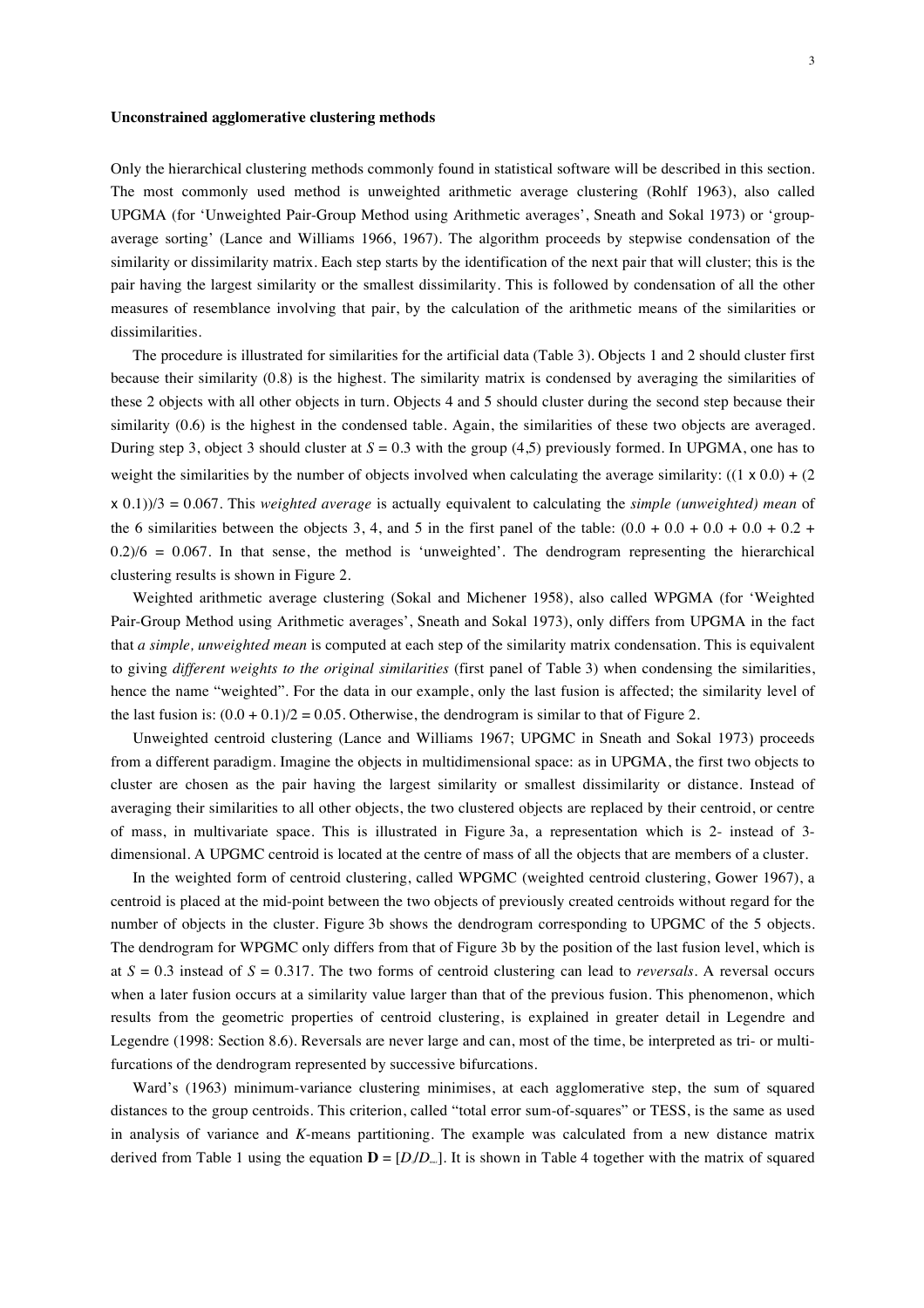distances  $[(D/D<sub>nm</sub>)^2]$  which will be used in the calculations. Ward's agglomerative clustering can be understood and computed in two different ways.

First, it can be computed in the same way as UPGMA clustering, by successive fusions of values in the matrix of squared distances  $[(D/D_m)]$ . This is usually the strategy used in computer programs. The equation for the fusion of squared distances is given in textbooks describing cluster analysis, including Legendre and Legendre (1998: equation 8.10). Even though the cluster-fusion calculations are done using squared distances, it is useful to use the square roots of these fusion distances, as the scale for the dendrogram is then in the same units as the original distances (Table 1).

The second way of computing Ward's agglomerative clustering reflects the least-squares roots of the method. It is easier to understand but harder to compute; see Figure 3. The first two objects forming the first cluster are objects 1 and 2. The fusion of objects 1 and 2 produces a cluster containing unexplained variation; its value is calculated as the sum of the squared distances of objects 1 and 2 to their centroid. It turns out that this value can be computed directly from the matrix of squared distances (Table 4, top right), using the equation for error sumof-squares (ESS):

$$
\text{ESS}_{\cdot} = (1/n_{\cdot}) \sum D_{\cdot} \tag{1}
$$

where the values  $D^2$  are the squared distances among the objects belonging to cluster *k* and *n<sub>k</sub>* is the number of objects in that cluster. So for the first cluster,  $ESS = 0.04/2 = 0.02$ . Since this is the only cluster formed so far, the total sum of squares is also equal to that value:  $TESS = 0.02$ . To find the second cluster, the program has to search all possible fusions in turn and find the one that minimises TESS. As in UPGMA, the second cluster formed contains objects 4 and 5. The error sum of squares for that cluster is found using equation 1: ESS.  $0.16/2 = 0.08$ . Since there are now two clusters, TESS =  $0.02 + 0.08 = 0.10$ . The next cluster contains objects 3, 4, and 5. From equation 1, ESS<sub>3</sub> =  $(0.36 + 0.64 + 0.16)/3 = 0.38667$ . There are still only two clusters and TESS<sub>3</sub> =  $0.02 + 0.38667 = 0.40667$ . The last fusion creates a cluster encompassing all five objects. ESS is found using equation 1: ESS<sub>4</sub> = 1.296. This is also the total sum of squares for all objects in the study, TESS<sub>m</sub> = TESS<sub>4</sub> 1.296.

Depending on the computer program used, the results of Ward's agglomerative clustering may be presented using different scales (Figure 4): different programs may use the fusion distance, the squared fusion distance, the total sum of squared error statistic TESS, the fraction of the variance  $(R)$  accounted for by the clusters formed at each partition level, etc. (see Grimm 1987).  $R<sup>2</sup>$  is computed as (TESS<sub>m</sub> – TESS<sub>n</sub>)/ TESS<sub>m</sub>.

Linkage clustering is a family of methods in which objects are assigned to clusters when a user-determined proportion (connectedness, *Co*) of the similarity links has been realised. The similarities (Table 1 right) are first rewritten in order of decreasing values (or the distances, Table 1 left, in order of increasing values). Clusters are formed as the program reads the list of ordered similarities. In *single linkage agglomerative clustering*, objects are placed in groups as soon as they have formed a single similarity link with at least one member of the group. For the example data, the highest similarity value is 0.8; it creates a link between objects 1 and 2 at level  $S = 0.8$ . The next pair,  $(4.5)$ , is formed at  $S = 0.6$ . The next similarity value in the ordered list is 0.4; it attaches object 3 to the (4,5) cluster at  $S = 0.4$ . Finally, there are two similarity links, (2,4) and (2,5), formed at level  $S = 0.2$ . These links connect the previously-formed cluster (1,2) to the group (3,4,5) (Figure 5a). In *complete linkage agglomerative clustering*, all possible similarity links must be formed before an object is admitted into a previously-formed cluster or two clusters can be fused. For the example (Figure 5b), the pairs (1,2) and (4,5) are formed at the same levels as in single linkage since these clusters involve a single link. Incorporation of object 3 into cluster  $(4,5)$  must wait until the two possible similarity links  $(3,4)$  and  $(3,5)$  can be formed; this happens when the similarity level drops to  $S = 0.2$  (Table 1 right). Likewise, fusion of the clusters (1,2) and (3,4,5) has to wait until the 6 similarity links  $(1,3)$ ,  $(1,4)$ ,  $(1,5)$ ,  $(2,3)$ ,  $(2,4)$ , and  $(2,5)$  are formed; this only happens at  $S = 0$ . In *proportional-link linkage agglomerative clustering*, the connectedness level is set at any value between *Co* = 0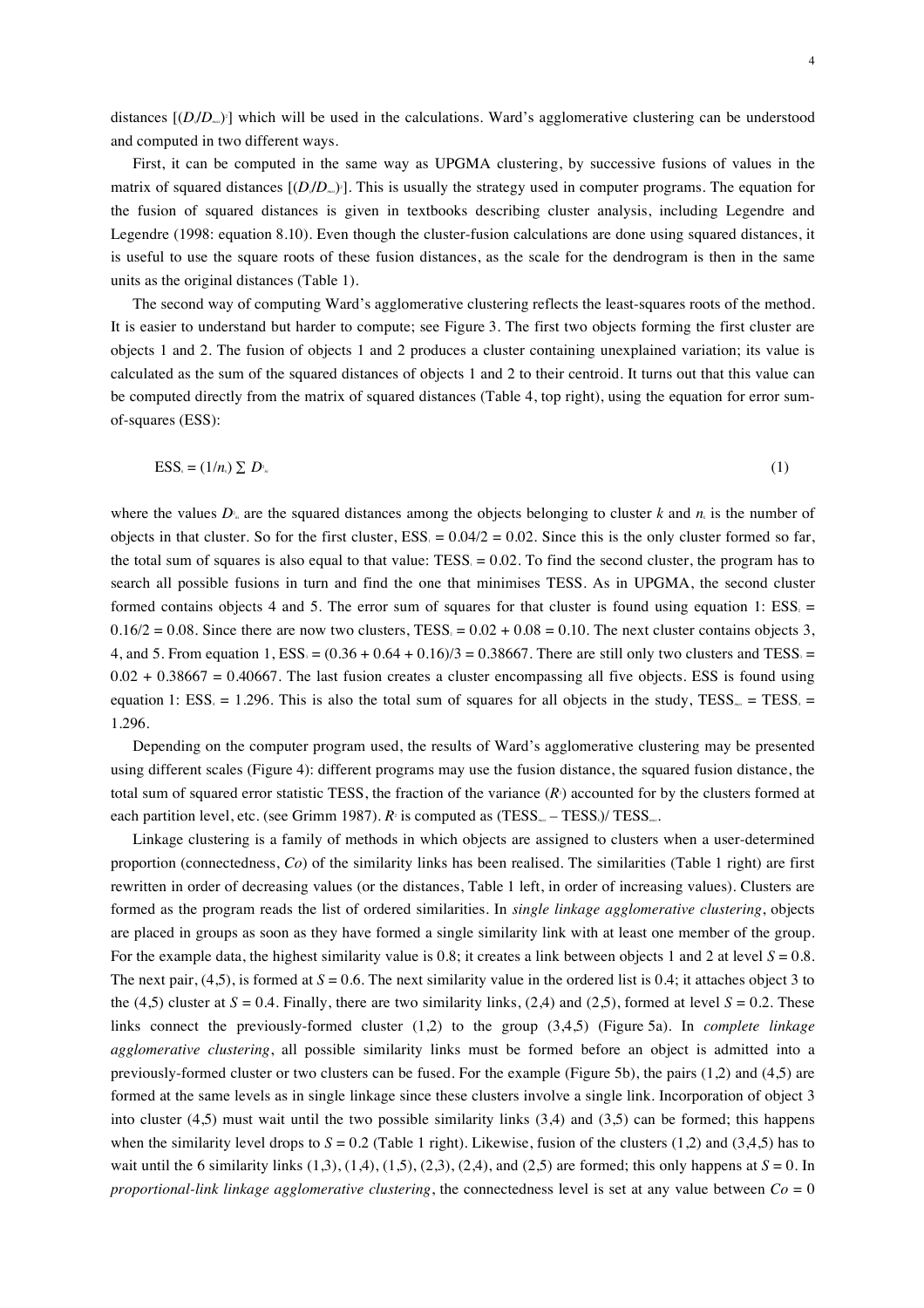(single linkage) and  $Co = 1$  (complete linkage). Figure 5c shows the dendrogram obtained with  $Co = 0.5$ . The pairs (1,2) and (4,5) are formed again at the same levels as in single linkage clustering since these clusters involve a single link. Incorporation of object 3 into cluster (4,5) must wait until 50% of the two possible similarity links  $(3,4)$  and  $(3,5)$  are formed; in other words, the cluster  $(3,4,5)$  is formed as soon as one of the two links is formed. Link  $(3,4)$  is formed at  $S = 0.4$ , so object 3 can cluster with objects 4 and 5 at that level. The fusion of cluster (1,2) with cluster (3,4,5) must wait until 50% of the 6 similarity links between the two clusters, or 3 links, are formed; this only happens at *S* = 0 (Table 1 right).

All the previously-described agglomerative clustering methods, including single and complete linkage but not proportional-link linkage with  $0 < Co < 1$ , can be computed using an algorithm described by Lance and Williams (1966, 1967). Different methods are obtained by specifying different combinations of four parameters called  $\alpha$ ,  $\alpha$ ,  $\beta$ , and  $\gamma$  by these authors. The algorithm of Lance and Williams, which is described in more detail in textbooks on data analysis (including Legendre and Legendre 1998: Section 8.5), is used in many computer packages that offer agglomerative clustering. The algorithm led Lance and Williams (1966, 1967) to propose a new family of methods called *flexible clustering*. In flexible clustering,  $α = α_j = (1 - β)/2$  and  $γ = 0$ . Varying β in the range  $-1 \le \beta < 1$  produces solutions with dense groups separated by long branches (when β is near –1), as in complete linkage, to loosely-chained objects as in single linkage clustering (when β is near +1). No reversals can occur in flexible clustering.

It is often useful to compare dendrograms to the original similarity or distance matrix in order to determine which, among several clustering methods, has preserved the original information best. To accomplish that, we need to turn the dendrograms into numbers. A cophenetic matrix is a similarity (or dissimilarity) matrix representing a dendrogram (Table 5). To construct it, one simply has to read, on the dendrogram, the *S*- or *D*level where two objects become members of the same cluster and write that value into a blank matrix. Different measures of goodness-of-fit can be used to compare the original matrix to the cophenetic similarities or dissimilarities. The most popular indices are the *matrix correlation* (also called *cophenetic correlation*), which is Pearson's *r* linear correlation coefficient computed between the values in the two half-matrices of similarities or dissimilarites, and the *Gower distance* which is the sum of the squared differences between the original and cophenetic values:

$$
D_{\text{new}} = \sum (\text{original } S_i - \text{cophenteic } S_i)
$$
 (2)

For the example data, the clustering method that best represents the original information, by these criteria, is UPGMA: the matrix correlation  $r$  is 0.946 (high values are better) while the Gower distance is 0.073 (small values are better).

A different problem is that of comparing classifications to one another. One can compute a consensus index for two classifications (reviewed in Rohlf 1982; Mickevich and Platnick 1989; Swofford 1991). Alternately, one can compute a consensus tree using a choice of rules (strict consensus, majority rule, Adams consensus, etc.) summarised in Swofford (1991); another rule, called 'average consensus', was described by Lapointe and Cucumel (1997). Legendre and Lapointe (2004) also described a way of testing the congruence among dissimilarity matrices derived from data-sets containing different types of variables about the same objects. If they are congruent, the data-sets can be used jointly in statistical analysis.

## *K***-means partitioning**

The *K*-means problem was defined by MacQueen (1967) as that of partitioning a multivariate data-set (containing *n* objects and *p* variables) in Euclidean space into *K* non-overlapping groups in such a way as to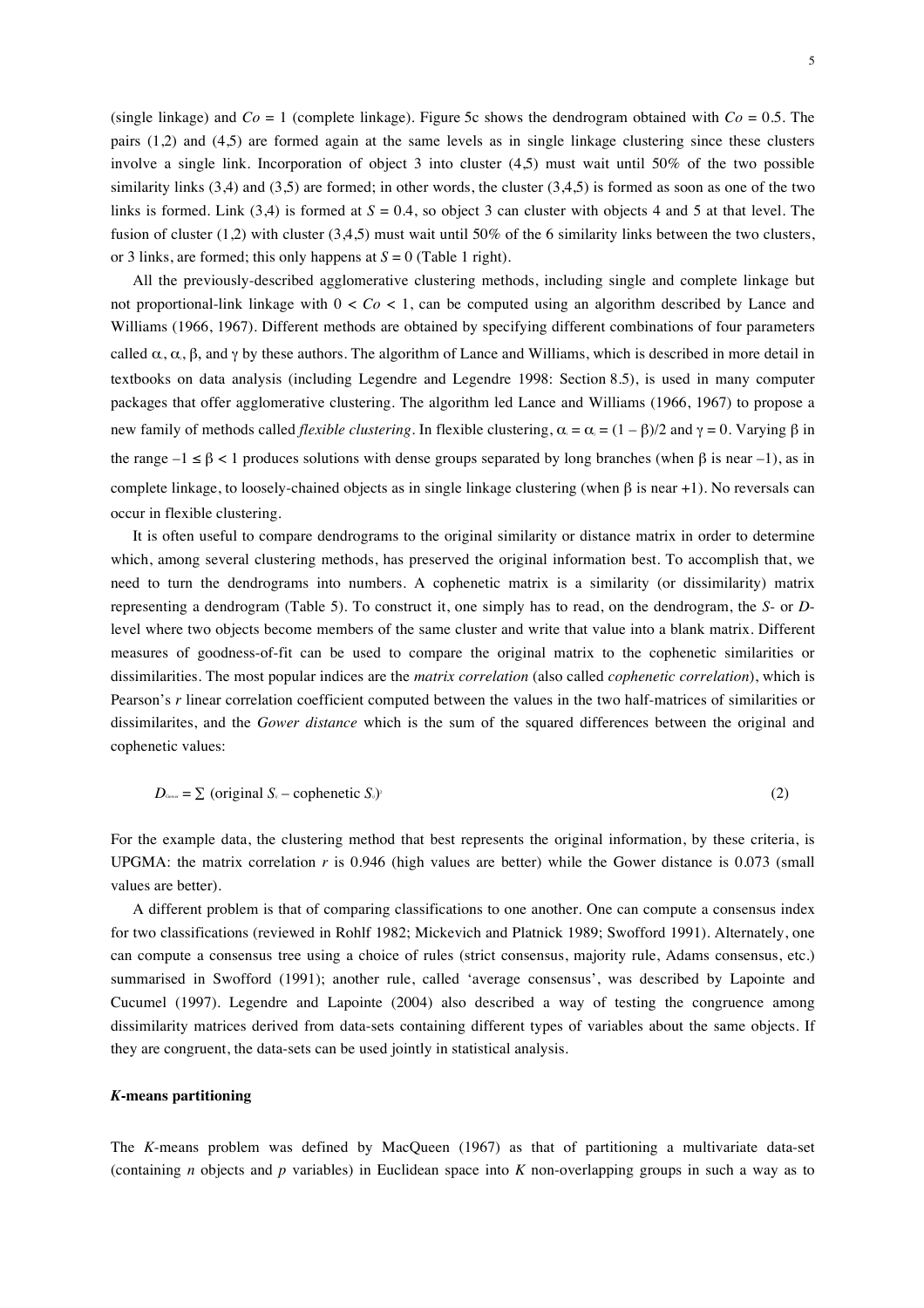minimise the sum (across the groups) of the within-group sums of squared Euclidean distances to the respective group centroids. The function to be minimised is TESS, the same function that is used in Ward's agglomerative clustering. *K*-means will produce a single partition of the objects, not a hierarchy. The number of groups, *K*, to be found is determined by the user of the method. If one asks for several values of *K*, the *K* partitions produced may not be nested.

The search for the partition that minimises TESS is done by an iterative algorithm which begins with a starting configuration and tries to optimise it by modifying the group membership.

- A starting configuration is a preliminary partition of the objects into *K* groups given to the program. Depending on the program being used, one may have to provide the group membership for all objects, or the positions of the *K* cluster centroids in *p*-dimensional space. If a configuration is given as a hypothesis, one can use it as the starting point; the *K*-means algorithm will try to optimise this configuration, in the least-squares sense, by modifying the group membership if this results in a lower value for TESS. A second method is to restart the procedure several times, e.g. 50, 100, or 1000 times, using different random assignments of the objects to the *K* groups or random centroids as starting configurations. There are different ways of choosing random assignments of the objects or random centroids. A third method is to conduct agglomerative clustering, cut the dendrogram into *K* groups, find the positions of the group centroids in *p*-dimensional space, and use these as the starting configuration. Hand and Krzanowski (2005) advise against the use of this method, which has proved less efficient in simulations than random starts.
- Many different algorithms have been proposed to solve the *K*-means problem. *K*-means can even be computed from distance matrices. A simple alternating least-squares algorithm, used for instance in the SAS package, iterates between two steps: (1) compute the group centroids; they become the new group seeds; (2) assign each object to the nearest seed. One may start with either step 1 or step 2, depending on whether the initial configuration is given as an assignment of objects to groups or a list of group centroids. Such an algorithm can easily cluster tens of thousands of objects.
- Note that *K*-means partitioning minimises the sum of squared Euclidean distances to the group centroids (TESS). The important expression is *Euclidean distance*. Many of the data tables studied by ecologists should not be directly analysed using Euclidean distances. They need to be transformed first. This topic is discussed in detail in Legendre and Birks (Chapter 7 this volume: refer to Table 2 of that chapter for a summary). Physical variables may need to be standardised or ranged, while assemblage composition data may need to be subjected to the chord, chi-square, or Hellinger transformation, prior to PCA, redundancy analysis (RDA), or *K*-means analysis.
- If one computed *K*-means partitioning for different values of *K*, how does one decide on the optimal number of groups? A large number of criteria have been proposed in the statistical literature to decide on the correct number of groups in cluster analysis. Fifteen or so of these criteria, including C-H (see below), are available in the "cclust" library of the R computer language. A simulation study by Milligan and Cooper (1985) compared 30 of these criteria. The best one turned out to be the Calinski-Harabasz (1974) criterion (C-H), which we will describe here. C-H is simply the *F*-statistic of multivariate analysis of variance and canonical analysis:

$$
C-H_{\kappa} = [R_{\kappa} / (K-1)] / [(1 - R_{\kappa}) / (n - K)] \tag{3}
$$

where  $R_{\kappa} = (TESS_{\kappa} - TESS(K))$  TESS<sub>na</sub>. TESS<sub>na</sub> is the total sum of squared distances of all *n* objects to the overall centroid and TESS(*K*) is the sum of squared distances of the objects, divided into *K* groups, to their groups' own centroids. One is interested to find the number of groups, *K*, for which the Calinski-Harabasz criterion is maximum; this corresponds to the most compact set of groups in the least-squares sense. Even though C-H is constructed like an *F*-statistic, it cannot be tested for significance since there are no independent data, besides those that were used to obtain the partition, to test it. Another useful criterion, also found in the "cclust" library of the R language, is the Simple Structure Index (SSI, Dolnicar et al. 1999). It multiplicatively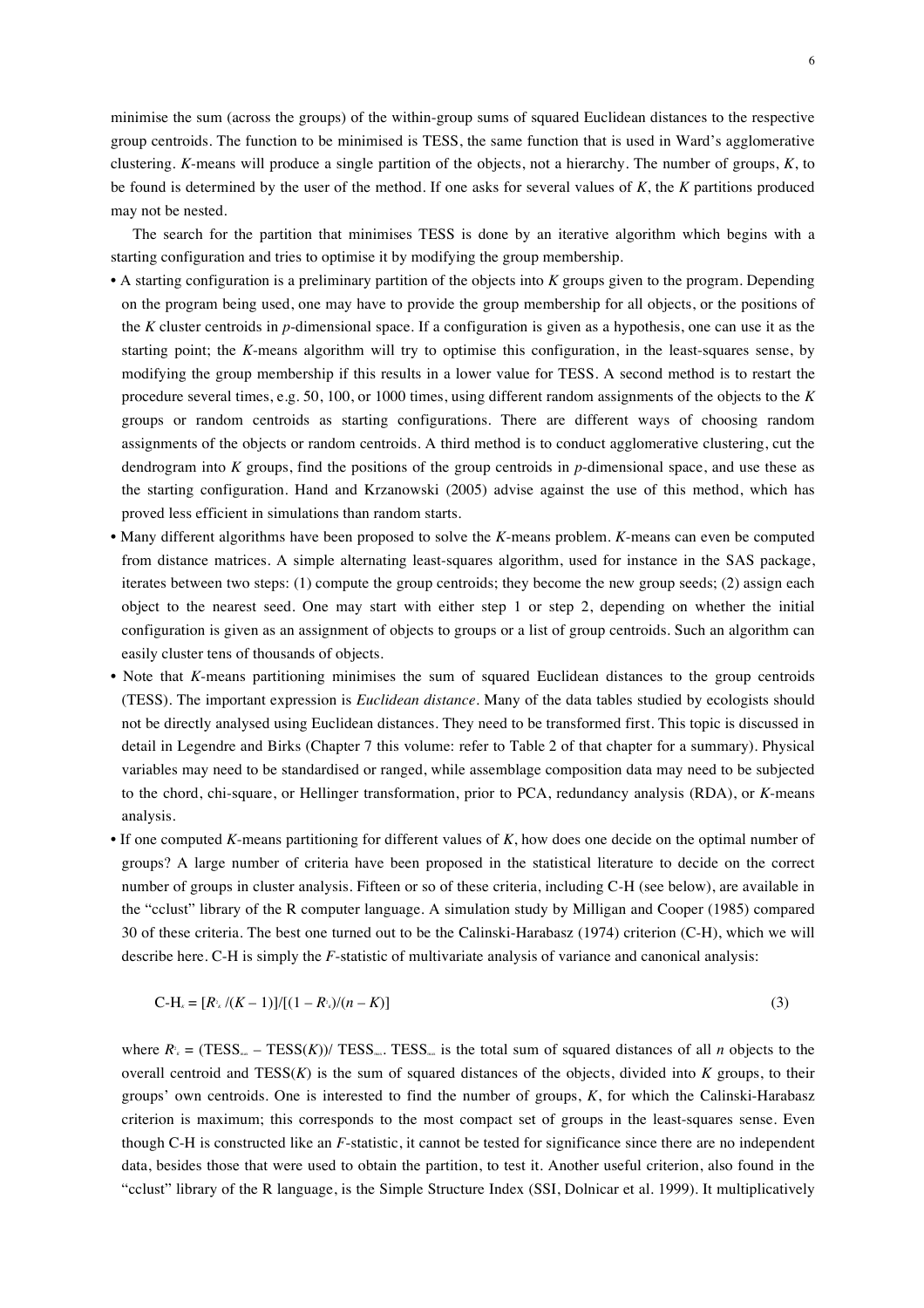The artificial example is too small for *K*-means partitioning. Notwithstanding, if we look for the best partition in two groups  $(K = 2)$ , a distance K-means algorithm finds a first group with objects (1,2) and a second group with (3,4,5).  $R_{k-2} = 0.686$  (Table 4, step  $k = 3$ ) so that C-H<sub> $k=2$ </sub> = 6.561.

Indices are available to compare different partitions of a set of objects. They can be used to compare partitions obtained with a given method, for example, *K*-means partitions into 2 to 7 groups—or partitions across methods, for example, a 7-group partition obtained by *K*-means to the partition obtained by UPGMA at the level where 7 groups are found in the dendrogram. They can also be used to compare partitions obtained for different groups of organisms at the same sampling sites, for instance fossil diatoms and pollen analysed at identical levels in sediment cores.

Consider all pairs of objects in turn. For each pair, determine if they are (or not) in the same group for partition 1, and likewise for partition 2. Create a 2 x 2 contingency table and place the results for that pair in one of the four cells of the table (Figure 6). When all pairs have been analyzed in turn, the frequencies *a*, *b*, *c,* and *d* can be assembled to compute the Rand index (1971), which is identical to the simple matching coefficient for binary data:

$$
Rand = (a + d) / (a + b + c + d)
$$
 (4)

The Rand index produces values between 0 (completely dissimilar) and 1 (completely similar partitions). Hubert and Arabie (1985) suggested a modified form of this coefficient. If the relationship between two partitions is comparable to that of partitions chosen at random, the corrected Rand index returns a value near 0, which can be slightly negative or positive; similar partitions have indices near 1. The modified Rand index is the most widely used coefficient to compare partitions. Birks and Gordon (1985) used the original Rand index to compare classifications of modern pollen assemblages from central Canada with the modern vegetation-landform types from which the pollen assemblages were collected in an attempt to establish how well modern pollen assemblages reflected modern vegetation types. Birks et al. (2004) compared independent classifications of modern diatom, chrysophyte cyst, and chironomid assemblages and of modern lake chemistry on Svalbard using Hill's index of similarity between classifications (Moss 1985). This index is related to Rand's index.

# *Example: the SWAP-UK data*

 $\overline{a}$ 

The SWAP-UK data represent diatom assemblages comprising 234 taxa, from present-day surface samples from 90 lakes in England, Scotland, and Wales (Birks and Jones: Chapter 3 this volume; Stevenson et al. 1991). The diatom counts were expressed as percentages relative to the total number of diatom valves in each surface sample. This means that the counts have been transformed into relative abundances, following equation 8 of Legendre and Birks (Chapter 7 this volume), then multiplied by 100. They are thus ready for analysis using a method based on Euclidean distances. *K*-means partitioning was applied to the objects, with *K* values from 2 to 10 groups. The partition that had the highest value of the Calinski-Harabasz criterion was  $K = 5$  (C-H = 16.140); that partition is the best one in the least-squares sense. The 5 groups comprised 20, 38, 20, 8, and 4 lakes, respectively. The 90 diatom assemblages are represented in a scatter plot of pH and latitude of the lakes; the

<sup>1</sup> A distance *K*-means algorithm had to be used here because the original data was a **D** matrix (Table 1). Turning **D** into a rectangular data matrix, followed by *K*-means partitioning, would not have yielded the same exact value for C-H because PCoA of **D** produces negative eigenvalues (see Legendre and Birks: Chapter 7 this volume for a discussion of negative eignevalues).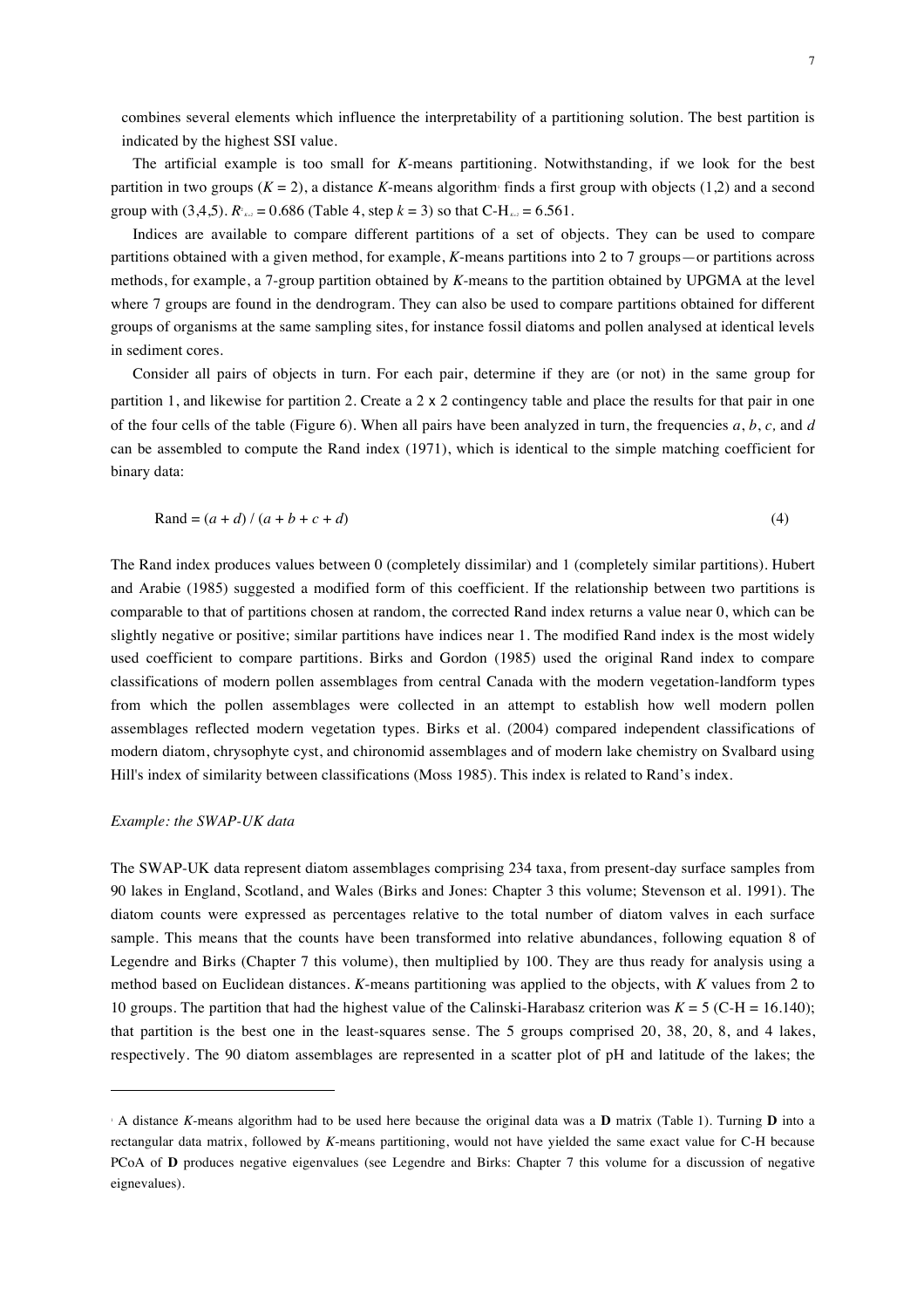groups are represented by symbols as well as ellipses covering most of the points of each group (Figure 7). The graph shows that the five groups of lakes are closely linked to lake-water pH but not to latitude. They are not related to longitude either. This strong pH relationship reflects the overriding influence of lake-water pH on modern diatom assemblages in temperate areas (Smol 2008).

#### **Constrained clustering in one dimension**

Palaeolimnologists have always been interested in detecting discontinuities and segmenting stratigraphical data (sediment cores), an operation called zonation in Bennett and Birks (Chapter 9 this volume). For univariate data, the operation can be conducted by eye on simple graphs, but for multivariate data like fossil assemblages, multivariate data analysis can be of help. One can, for instance, produce ordination diagrams from the multivariate data, using PCA or CA (see Legendre and Birks: Chapter 7 this volume), and detect by eye the jumps in the positions of the data points. Palaeolimnologists more often use constrained clustering, a family of methods that was first proposed by Gordon and Birks (1972, 1974) who introduced a constraint of temporal or stratigraphical contiguity into a variety of clustering algorithms to analyse pollen stratigraphical data (see also Birks and Gordon 1985; Birks 1986)). The *constraint of temporal contiguity* simply means that, when searching for the next pair of objects to cluster, one considers only the objects (or groups) that are adjacent to each other along the stratigraphical or temporal series.

Several examples of zonation using this type of algorithm are given in Bennett and Birks (Chapter 9 this volume). One can use one of the stopping rules mentioned in the previous section, and in particular the Calinski-Harabasz (equation 3) and SSI criteria, to decide how many groups should be recognised in the time series.

Another approach is to use multivariate regression tree analysis (MRT), described in the last section of this chapter, to partition a multivariate data table representing a sediment core, for example, into homogeneous sections in the least-squares sense. A variable representing level numbers or ages in the core is used as the constraint. MRT finds groups of core levels whose total error sum-of-squares is minimum.

#### *Example: The Round Loch of Glenhead (RLGH) fossil data*

Another approach is the *chronological clustering* procedure of Legendre et al. (1985) who introduced a constraint of temporal contiguity into a proportional-link linkage agglomerative algorithm and used a permutation test as a stopping criterion to decide when the agglomeration of objects into clusters should be stopped. This method was applied to the RLGH fossil data, which consists of the counts of 139 diatom taxa observed in 101 levels of a Holocene sediment core from a small lake, The Round Loch of Glenhead, in Galloway, south-western Scotland (Jones et al. 1989; Birks and Jones: Chapter 3 this volume). The data series covers the past 10 000 years. Level no. 1 is the top one (most recent) while no. 101 is at the bottom of the core (oldest). The diatom counts were expressed relative to the total number of diatom valves in each level of the core. This means that the counts have been transformed into relative abundances, following equation 8 in Legendre and Birks (Chapter 7 this volume), where these data have also been analysed; principal coordinates of neighbour matrices (PCNM) analysis showed that their temporal structure was complex.

For the present example, Euclidean distances were computed among the levels, then turned into similarities using the equation  $S = 1 - D/D_m$ . Chronological clustering (module *Chrono* of THE R PACKAGE, Casgrain and Legendre 2004) produced 12 groups of contiguous sections, using  $Co = 0.5$  in proportional-link linkage agglomeration and the significance level  $\alpha = 0.01$  as the permutation clustering criterion (Table 6): levels 1-5, 6-14, 15-17, 18-36, 37-44, 45-53, 54-62, 63-65, 66-78, 79-90, 91-94, 95-101. Clustering was repeated on the diatom data detrended against level numbers to remove the linear trend present in the data, as described in Legendre and Birks (Chapter 7 this volume); the clustering results were identical. These 12 groups are almost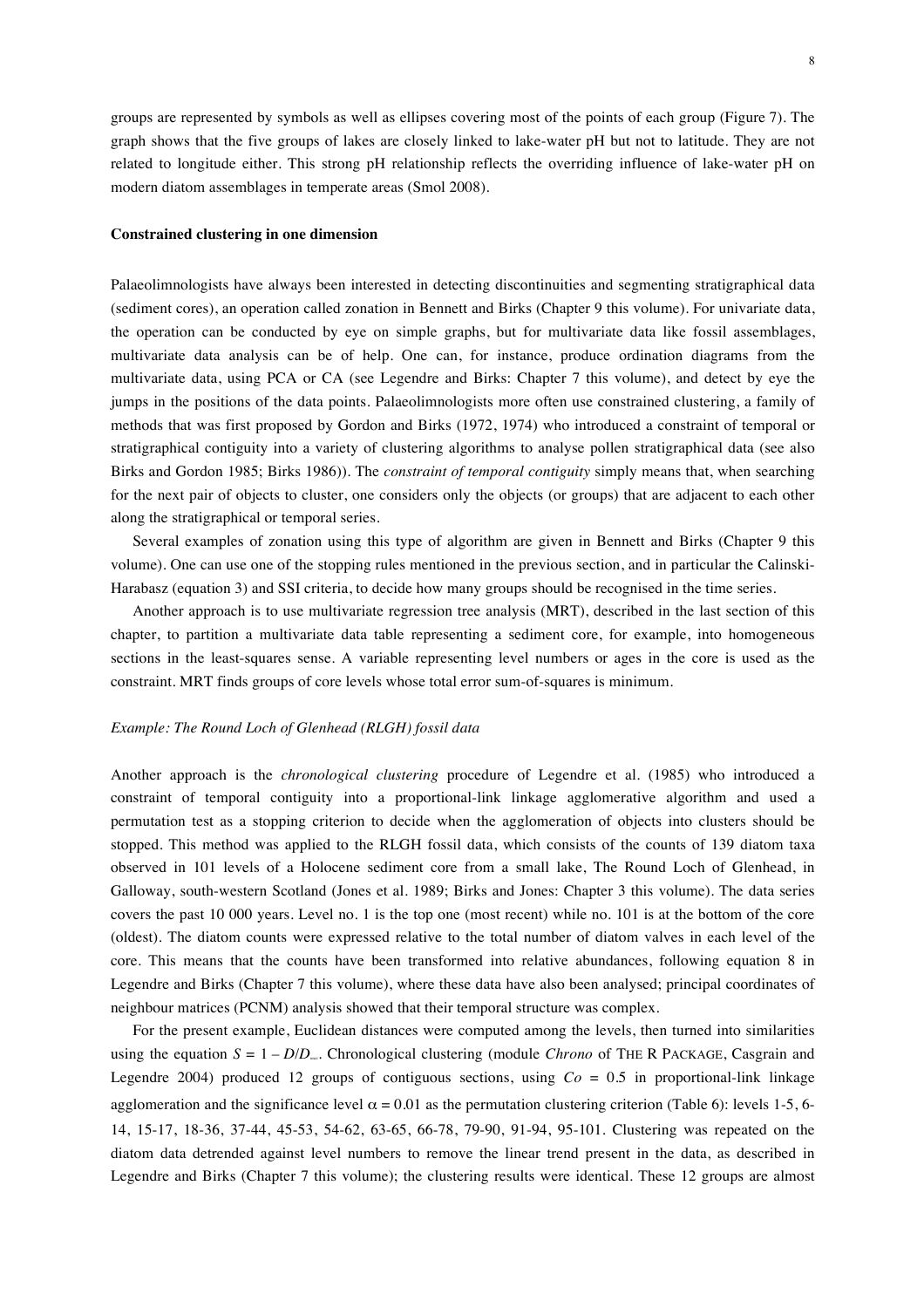entirely compatible with the two dendrograms shown in Figure 1 in Bennett and Birks (Chapter 9 this volume); the position of a single object (level no. 90) differs. The difference is due to the use of proportional-link linkage clustering with  $Co = 0.5$  in this example, instead of CONISS (constrained incremental sum of squares  $(=$ Ward's) agglomerative clustering; Grimm 1987) or CONIIC (constrained incremental information clustering) in Bennett and Birks (Chapter 9 this volume). This partition in Table 6 will serve as the basis for indicator species analysis (see below).

MRT analysis was also applied to the RLGH fossil core data. The constraint in the analysis was a single variable containing the sample numbers 1 to 101. Cross-validation results suggest that the best division of the core was into 12 groups, but the groups differed in part from those produced by chronological clustering: levels 1-12, 13-17, 18-36, 37-44, 45-53, 54-62, 63-66, 67-81, 82-90, 91-95, 96-99, and 100-101. Only 5 division points between groups were identical in the results of MRT and chronological clustering.

### **Constrained clustering in two dimensions**

Caseldine and Gordon (1978) extended the concept of temporal contiguity constraints to that of spatial contiguity constraints to analyse surface pollen spectra from three transects across a bog. They showed that constraints can be applied to any data-set for which the graph-theory representation as a minimum spanning tree is such that removing any line joining pairs of adjacent samples divides the data into two connected groups (Gordon 1973). After this, time was ripe for the development of clustering procedures with the constraint of spatial contiguity, an idea that had been proposed by several other authors all at about the same time (e.g. Lebart 1978; Lefkovitch 1978, 1980; Monestiez 1978; Roche 1978; Perruchet 1981; Legendre and Legendre 1984).

The constraint generally consists of a set of geographical contiguity links describing the points that are close to each other on the map. Several types of planar connection networks can be used to connect neighbouring points: for regular grids, one can choose from among different types of connections named after the movements of chess pieces (rook, bishop, king); for irregularly-spaced points, a Delaunay triangulation (Figure 9a shows an example), Gabriel graph, or relative neighbourhood graph can be used. These connection schemes are described in books on geographical statistics as well as in Legendre and Legendre (1998: Section 13.3). The connections between neighbouring objects are written as 1s in a spatial contiguity matrix (Figure 8); 0's indicate nonneighbours.

In constrained clustering, the similarity (or dissimilarity) matrix is combined with the matrix of spatial contiguity by a Hadamard product which is the cell-by-cell product of two matrices. The cells corresponding to contiguous objects keep their similarity values whereas the cells that contain 0s in the contiguity matrix contribute 0s to the constrained similarity matrix. From that point on, a regular clustering algorithm is applied: the highest value found in the constrained similarity matrix designates the next pair to cluster and the values of similarity of these two objects with all the other objects in the study are condensed in the similarity matrix (left in Figure 8), as in Table 3. The spatial contiguity matrix also has to be condensed: an object which is a neighbour of either of the two objects being clustered receives a 1 in the condensed spatial contiguity matrix. Figure 8 is a generalisation of constrained clustering in one dimension and applies to that case as well.

# *Example: the SWAP-UK data*

The SWAP-UK data used to illustrate *K*-means partitioning will now be clustered with the constraint of spatial contiguity. A Delaunay triangulation (Figure 9a) was used to describe the neighbourhood relationships among lakes; the list of links was written to a file and passed to the constrained clustering program (module *Biogeo* in THE R PACKAGE, Casgrain and Legendre 2004). Figure 9b is a map showing 10 groups of lakes resulting from clustering with the constraint of spatial contiguity at level  $S = 0.648$ . Among the 90 lakes, 27 are not clustered at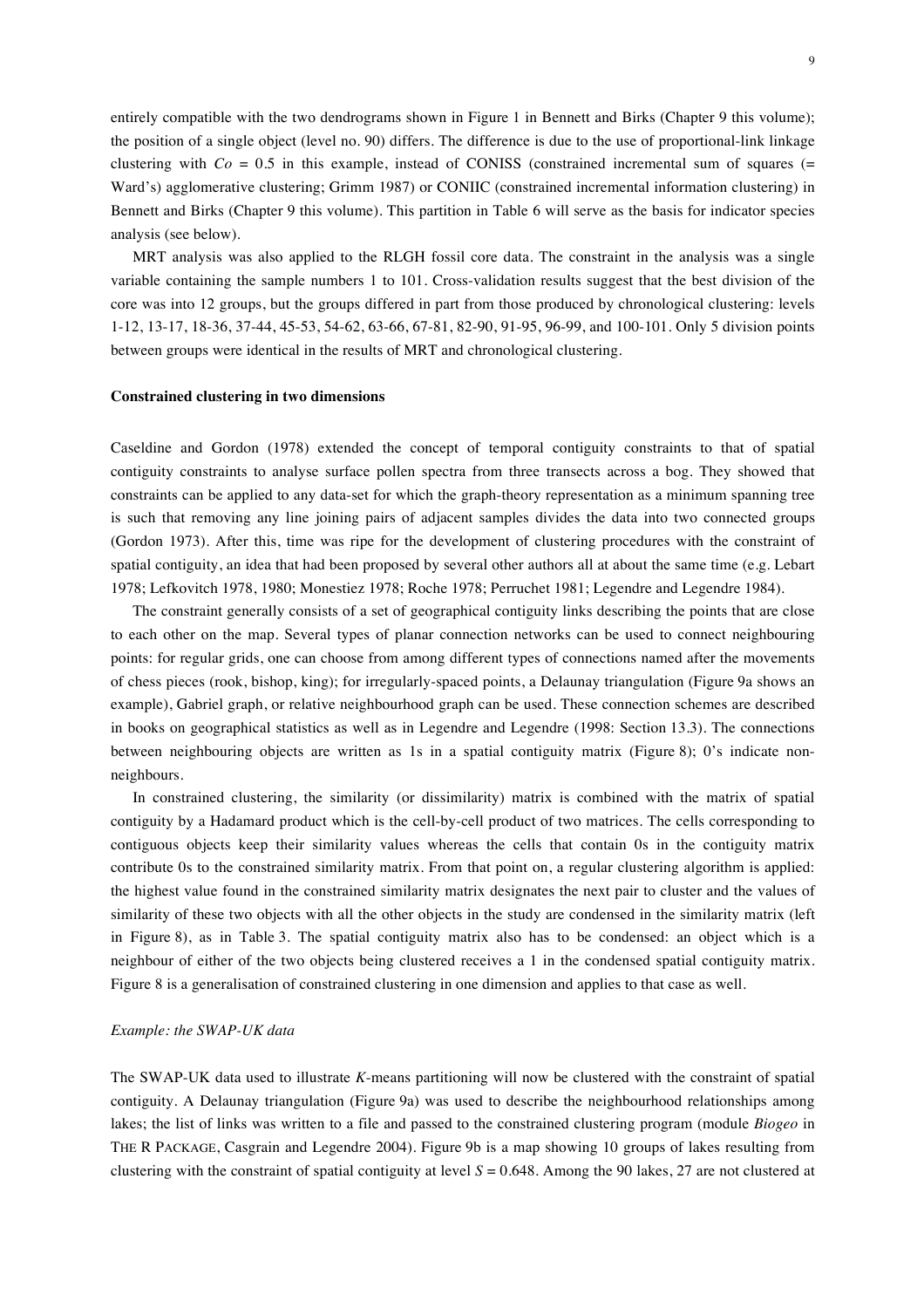that level and do not appear in Figure 9b. Contrary to the unconstrained clustering results (Figure 7), the partition is now clearly related to latitude, with most of the Scottish lakes forming a single group (empty circles). The interpretation of these constrained clustering results is unclear ecologically. The potential influence of geography and associated components of bedrock geology, climate, and land-use at the scale of the UK on modern diatom assemblages has not, to date, been explored. The idea of regionalisation or groupings of lakes with similar biological, chemical, and ecosystem properties within and between geographical regions is a topic of current research in applied freshwater science and is a research area where unconstrained and constrained clustering methods and a comparison of the resulting partitions could usefully be applied. An analysis, not of fresh waters but of Single Malt Scotch whiskies, showed that the organoleptic properties of these whiskies could be interpreted as reflecting the different geographical regions of Scotland (Lapointe and Legendre 1994). From an ecological viewpoint, there are strong theoretical reasons to hypothesise that broad-scaled geographicallystructured processes may be important in controlling the structure of ecological assemblages (Legendre 1993). Much work remains to be done on the analysis of modern assemblages of diatoms and other organisms widely studied in palaeolimnology in relation to the range of possible processes that may determine their composition and structure (e.g. Jones et al. 1993; Weckström and Korhola 2001).

# **Clustering constrained by canonical analysis**

A more general form of constraint can be provided by canonical analysis (RDA or canonical correspondence analysis (CCA): see Legendre and Birks: Chapter 7 this volume). The idea is to extract the portion of the information of the response or biological data matrix **Y** that can be explained by a table of explanatory or predictor variables **X** and apply clustering or partitioning analysis to that part of the information.

Typically, **Y** is a (fossil, recent) assemblage composition data table whereas **X** may contain environmental, spatial, or historical variables. Figure 2 in Legendre and Birks (Chapter 7 this volume) shows that the first step of RDA is a series of multiple regressions. At the end of that step, which is also called multivariate linear regression (Finn 1974) and is available in statistical packages under that name, the fitted values of the regressions are assembled in a table of fitted values  $\hat{Y}$ . RDA is obtained by applying PCA to that table, producing a matrix **Z** of ordination scores in the space of the explanatory variables **X**, called "Sample scores which are linear combinations of environmental variables" in the output of the CANOCO program (ter Braak and Šmilauer 2002). Computing Euclidean distances on either of these matrices, **Ŷ** or **Z**, will produce the same matrix **D**. One can then apply cluster analysis to **D** or  $S = \begin{bmatrix} 1 & -D/D_m \end{bmatrix}$ . An excellent example of combining cluster analysis with canonical correspondence analysis in plant geography and ecology to derive an integrated biogeographical zonation is given by Carey et al. (1995).

### **Indicator species analysis**

Indicator species represent a classical problem in ecology (Hill et al. 1975; Hill 1979). One may be interested to find indicator species for groups known a priori, for example pH classes or geographical regions, or for groups obtained by clustering. Dufrêne and Legendre (1997) developed an operational index to estimate the indicator value of each species. The indicator value of a species  $j$  in a group of sites  $k$ , *IndVal<sub>k</sub>*, is the product of the specificity  $A<sub>y</sub>$  and fidelity  $B<sub>y</sub>$  of the species to that group, multiplied by 100 to give percentages. *Specificity* estimates to what extent species *j* is found only in group *k*. *Fidelity* measures in what proportion of the sites of group *k* species *j* is found. The indicator value of species *j* is the largest value found for that species among all groups *k* of the partition under study:

$$
IndVal = \max[IndVal_{u}] \tag{5}
$$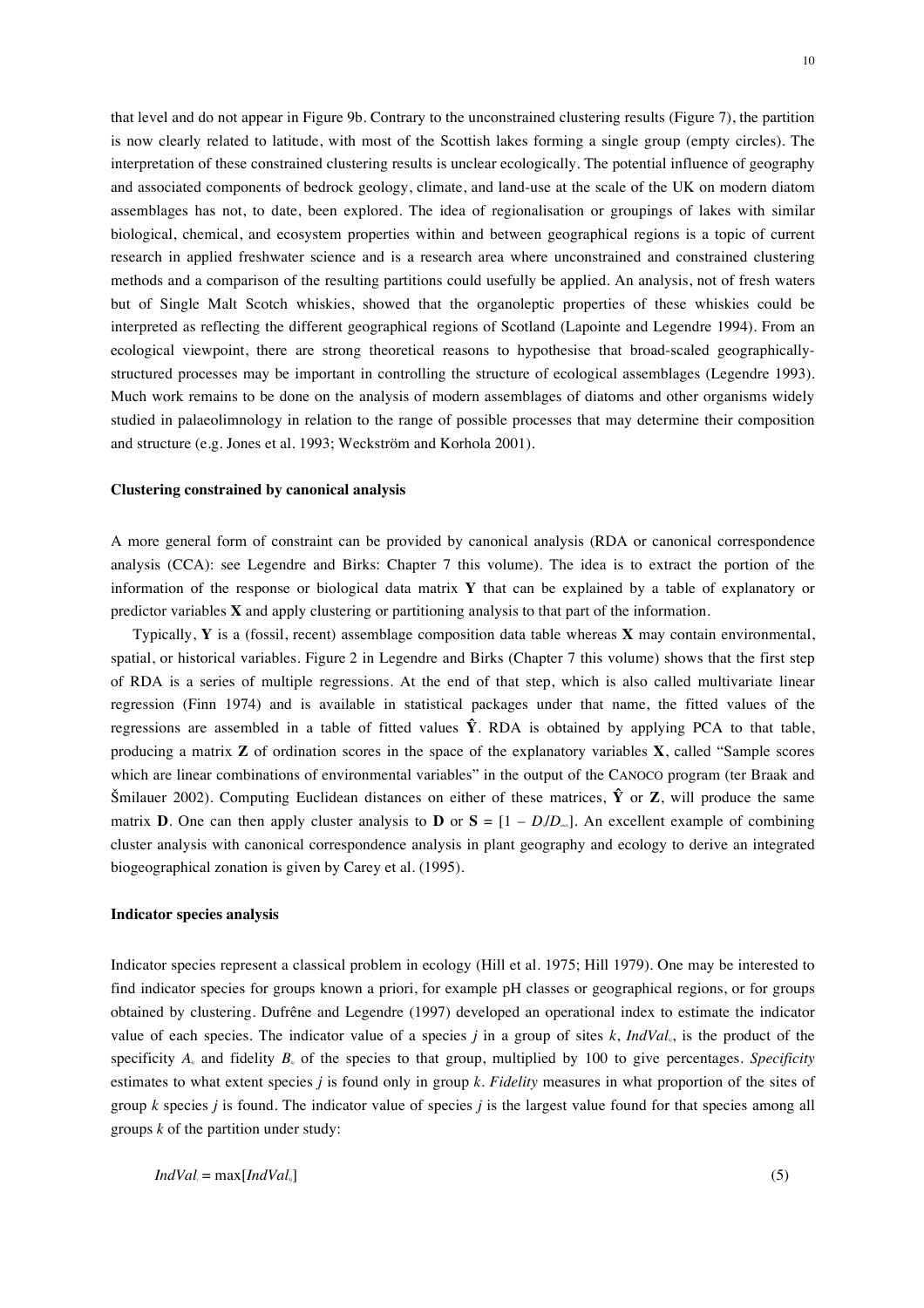The index is maximum (100%) when individuals of species *j* are found at all sites belonging to a group *k* of the partition and in no other group. A permutation test, based on the random reallocation of sites to the various groups, is used to assess the statistical significance of *IndValj*. A significant *IndValj* is attributed to the group *j* that has generated this value. The index can be calculated for a single partition or for all partitions of a hierarchical classification of sites. The INDVAL program is distributed by M. Dufrêne on the site http://biodiversite.wallonie.be/outils/indval/home.html. The method is also available in the package PC-ORD (MjM Software, P.O. Box 129, Gleneden Beach, Oregon 97388, USA: http://home.centurytel.net/~mjm/ pcordwin.htm).

# *Example: The Round Loch of Glenhead (RLGH) fossil data*

Indicator species analysis was conducted on the 12-group partition of the RLGH fossil data obtained by chronological clustering (see above), to identify the diatom taxa that were significantly related to the groups or zones. The diatom species with significant *IndValj* values are listed in Table 6 for each group of the partition. The number of statistically significant indicator species varies from 1 (group 7) to 12 (group 5); there were 139 taxa in the study. These indicator species highlight and summarise the differences in diatom composition between the groups or zones. This approach deserves wide use in palaeolimnology because it provides a simple and effective means of identifying the biological features of each group or zone of levels (Birks 1993). It provides a more rigorous approach to detecting groups of species that characterise or are indicative of particular sediment sections than the early attempts by Janssen and Birks (1994a).

### **Two-way indicator species analysis**

Two-way indicator species analysis (TWINSPAN) (Hill et al. 1975; Hill 1979) is a partitioning method that was specifically developed for the simultaneous grouping of objects and their attributes in large, heterogeneous ecological data-sets. It has been widely used by plant community ecologists but, rather surprisingly, little used in palaeolimnology or palaeoecology (Grimm 1988). It is a polythetic divisive procedure. The division of the objects is constructed on the basis of a correspondence analysis (CA) of the data (see Legendre and Birks: Chapter 7 this volume). Objects are divided into those of the negative (left) side and those on the positive (right) side on the basis of the object scores on the first CA axis. The division is at the centroid of the axis. This initial division into two groups is refined by a second CA ordination that gives greater weight to those attributes that are most associated with one side of the dichotomy. The algorithm used is complicated but the overall aim is to achieve a partitioning of the objects based on the attributes (usually species) typical of one part of the dichotomy, and hence a potential indicator of the group and its underlying ecological conditions. The process is continued for four, eight, sixteen, etc. groups. The classification of the objects is followed by a classification of the attributes and the final structured table based on this two-way classification is constructed. Details of TWINSPAN, the underlying algorithm, and questions of data transformation are given by Hill (1979), Kent and Coker (1992), and Lepš and Šmilauer (2003). The computer program TWINSPAN has recently been modified, converted, and updated with a user-friendly interface to run under Microsoft Windows® (WinTWINS) by Petr Šmilauer and can be downloaded from http://www.canodraw.com. Despite its age and complex algorithm, TWINSPAN remains a very useful and robust technique for classifying very large heterogeneous data-sets containing may zero values ('absences'), keeping in mind that the method assumes the existence of a single, strong gradient dominating the data and that the divisions between neighbouring groups may not always be optimal (Belbin and McDonald 1993). A classification resulting from TWINSPAN can provide a useful starting configuration for *K*-means partitioning, particularly of large heterogeneous data-sets. Recent palaeolimnological applications of TWINSPAN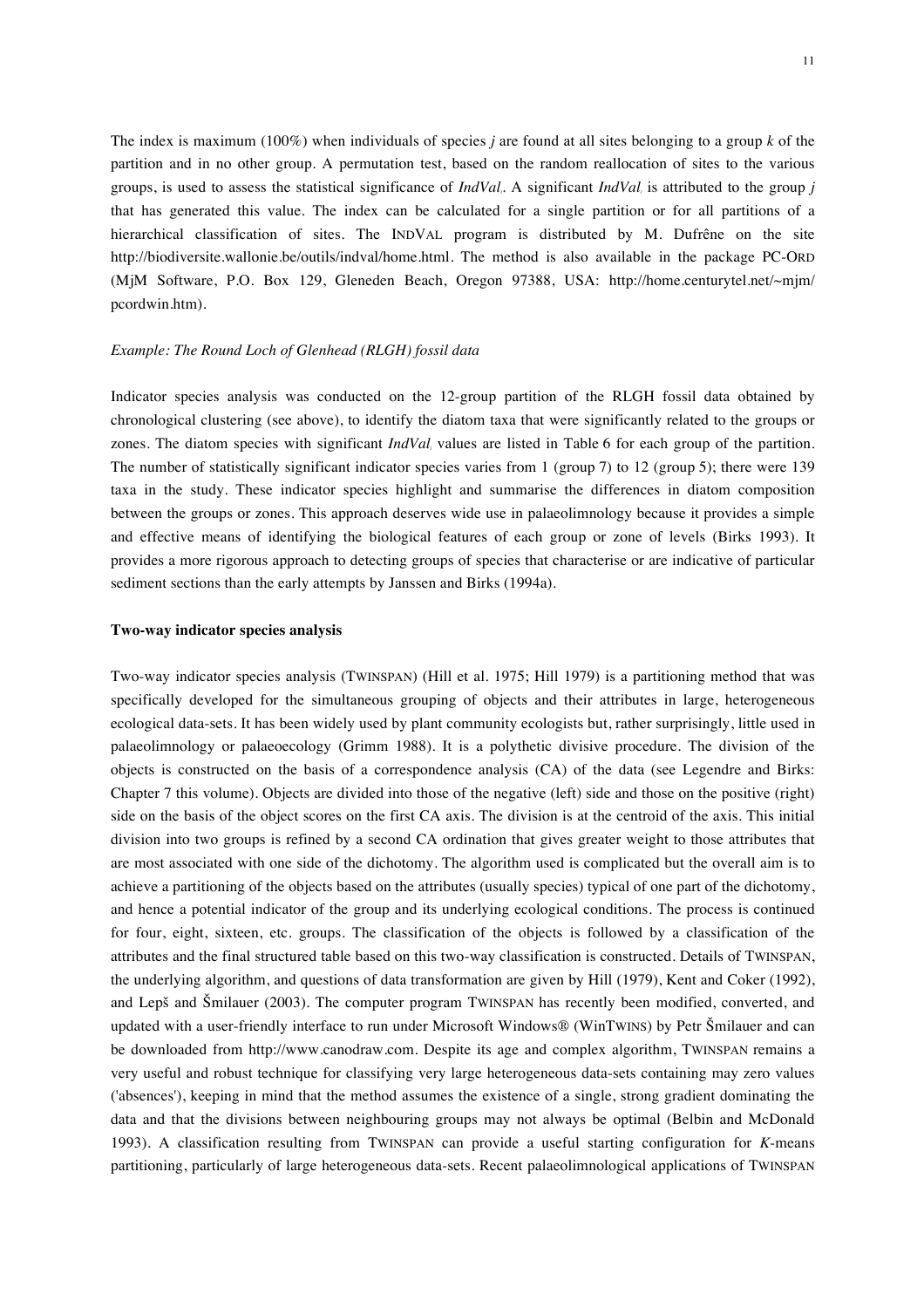include Brodersen and Lindegaard (1997), Brodersen and Anderson (2002), and Bennion et al. (2004) (see Simpson and Hall: Chapter 16 this volume).

# *Example: the SWAP-UK data*

A two-way indicator species analysis of the SWAP-UK data (90 objects by 234 taxa) was implemented using WinTWINS 2.3. Eight pseudospecies were used with cut-levels of 0, 1, 2, 4, 8, 16, 32, and 64% (see Kent and Coker (1992) or Lepš and Šmilauer (2003) for an explanation of pseudospecies or conjoint coding). The classification into four groups and the associated indicator species are summarised in Figure 10. The four groups of lakes differ in their pH values, just as the 5 groups in the *K*-means partitioning do, with group medians of pH 5.0, 5.3, 6.3, and 6.8.

### **Multivariate regression trees**

Multivariate regression trees (MRT) produce a clustering of multivariate biological or 'response' data using a monothetic divisive approach, as explained below. The method combines data exploration and data interpretation (forecasting). MRT is related to regression in the sense that the explanation of the response data involves explanatory variables. It thus represents an alternative to multivariate explanatory methods such as RDA and CCA and it is part of the family of classification and regression trees discussed by Simpson and Telford (Chapter 8 this volume). MRT is a least-squares method, but it does not use simple or multiple regression.

Monothetic divisive classification methods base each split on a single variable. For each branching point of the tree, MRT chooses one of the explanatory variables, and a splitting point along it, that maximises the separation of two daughter groups in the multivariate space of the response variables (e.g. species assemblages). Group separation, or homogeneity, is maximum when the total sum-of-squares error statistic, called TESS in Ward's clustering and *K*-means partitioning (see above), is minimised. MRT can be seen as a form of constrained clustering, the constraint being given by the environmental variables characterising each division step. The method was proposed by De'ath (2002) as an extension of univariate regression trees (Brieman et al. 1984; Simpson and Telford: Chapter 8 this volume) who also provided an R-language library, MVPART (De'ath 2007), implementing the method. Besides its emphasis on interpretation and forecasting, MRT is well-suited for the analysis of unbalanced ecological data (groups of different sizes), data containing missing values, or explanatory variables that are not necessarily related to the species in a linear or unimodal way. Davidson (2005) presents a palaeolimnological example of the use of MRT to relate cladoceran assemblage relationships to zooplanktivorous fish density and to submerged macrophyte abundance in shallow lakes in England and Denmark.

The result of MRT analysis is a hierarchical classification of the data represented by a tree, plus information about the explanatory (environmental) variables that best explain each split and the distribution of the response variables, which are often species in ecological applications, in each terminal group.

A somewhat similar approach is that of ter Braak (1986). This method starts with a hierarchical classification based on the species composition of the objects (in his case derived by two-way indicator species analysis, TWINSPAN, Hill 1979) and finds by simple discriminant functions (Hill 1977) and accompanying environmental or predictor variables for the same set of objects those environmental variables (expressed as presence/absence, qualitative or nominal variables, ranks, quantitative, etc.) that optimally predict the classification of the objects into two groups, four groups, etc. Simple discriminant functions are constructed in a very simple way (Hill 1977, 1979). A presence/absence environmental variable is a possible group indicator if its frequency of occurrence is higher in the group than in the alternative group. The *n* variables with the highest absolute difference in frequency of occurrence are included in the discriminant function, where *n* is the smallest integer that minimises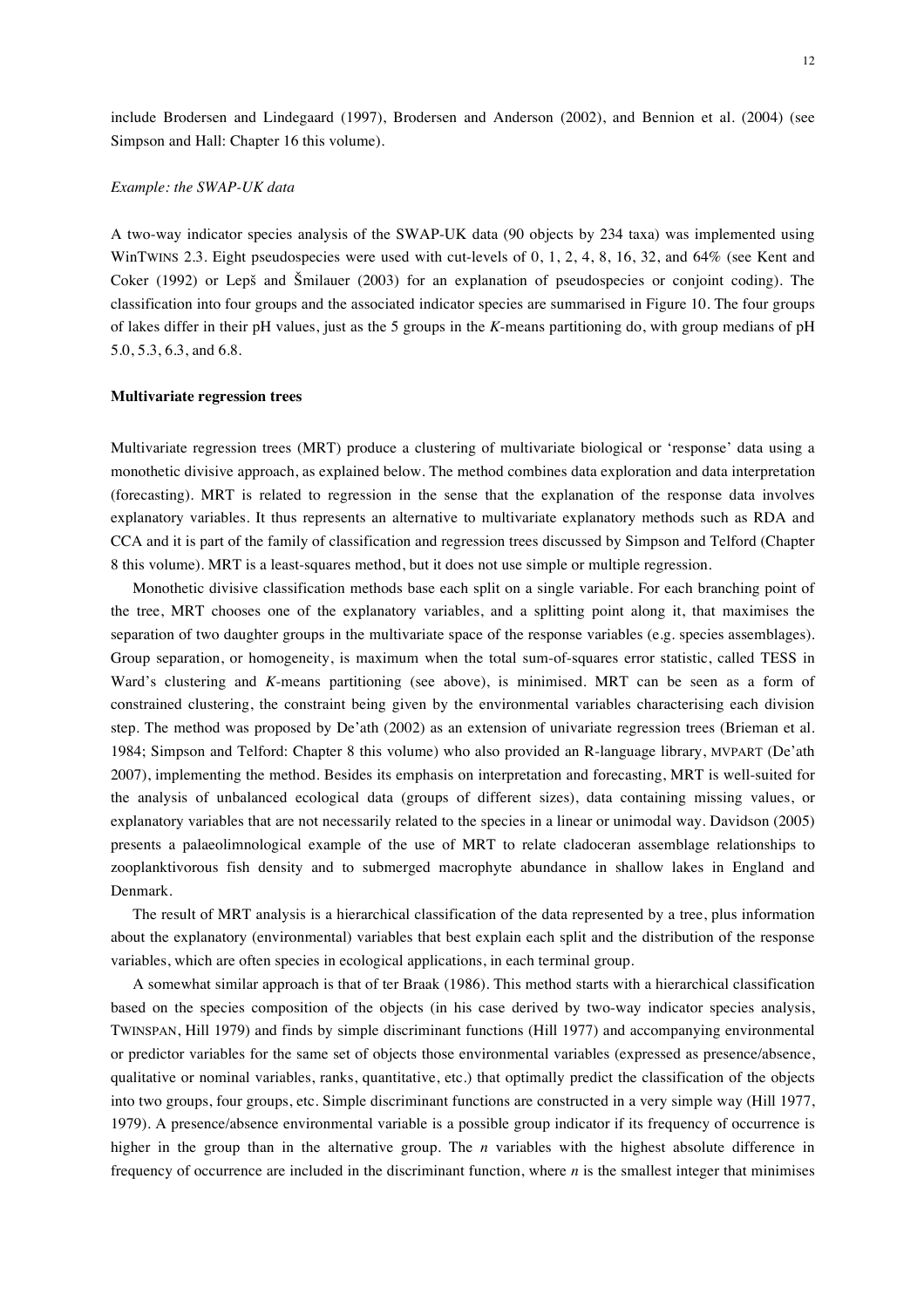the number of misclassifications. The great advantage of Hill's (1977, 1979) simple discriminant functions is their simplicity: the sign of a variable is given the same sign as that of the frequency difference, and the number of possible sets of indicator variables is restricted by ordering the variables on the basis of the absolute frequency difference. These restrictions avoid the need for optimisation by linear programming and facilitate ease of interpretation of the simple discriminants constructed (ter Braak 1986). Hill's simple discriminants make no assumptions about species–environmental relationships or about the underlying nature of the data. They simply consider if environmental variables differ in their frequency between groups. They are close in concept to Gower's (1974) maximal predictive classification as the emphasis is on classification prediction. With quantitative environmental variables, linear discriminant analysis or multiple discriminant analysis (= canonical variates analysis) can be used to discriminate between groups. For nominal environmental variables, correspondence analysis could be applied to a 2 x *c* table where the rows correspond to the two branches of the node and *c* is the total number of categories of the nominal variables. Linear discriminant functions may, however, be difficult to interpret and as one moves down the classification hierarchy the groups may contain so few objects that the coefficients of the discriminant functions cannot be reliably estimated, if at all. Using presence/absence data throughout for his simple discriminant functions, Hill (1977) circumvented these problems by proposing simple discriminant functions in which the coefficients can only take three values; –1 and +1 for variables that are characteristic for one group or another, and 0 for non-discriminating variables. Such functions are easy to interpret and both quantitative and nominal variables can easily be incorporated into this approach after careful recoding using disjoint or conjoint coding (ter Braak 1986). Janssen and Birks (1994b) applied this approach to stratigraphical pollen and plant macrofossil assemblages to detect predictor or indicator variables for constrained classifications of stratigraphical samples.

## *Example: the SWAP-UK data*

A MRT was computed for the SWAP-UK data (90 sites, 234 diatom taxa) using the MVPART function (MVPART library) written by G. De'ath in the R computer language. Only three explanatory variables were available for these data: pH, latitude, and longitude of the lakes. Cross-validation is available in De'ath's function; it can be used to select the tree having the smallest predicted mean square error, or some other tree slightly longer or shorter than that. The cross-validated relative error criterion indicated that the partition in two groups (57 and 33 lakes, respectively) explained by pH was statistically the best; the Calinski-Harabasz criterion led to the same conclusion. For illustrative purposes only, we present a more developed tree containing 9 binary partitions and 10 terminal groups (Figure 11) along a scale representing the proportion of the species variation explained by each partition  $(R<sub>1</sub>$ , as in Figure 4). pH is clearly the most important explanatory variable; this was also the case in the unconstrained partitions shown in Figure 7 and Figure 10. The mean value of each taxon in each group is available in De'ath's function output; it is not presented for this example because the taxa are too numerous. This example is presented here simply to illustrate the potential value of MRT in analysing modern sets of biological and associated environmental data, which are now such an important part of palaeolimnological research (Smol 2008). Multivariate regression trees provide a very powerful means of exploring complex biological – environmental relationships (De'ath 2002) and are of obvious wide application in a range of palaeolimnological problems. Simpson and Telford (Chapter 8 this volume) discuss the range of classification and regression trees of potential value in palaeolimnology.

Simple discriminants based on pH, latitude, and longitude coded as ranks and converted into +/- variables based on quartiles (ter Braak 1986) applied to the two-way indicator species analysis of the SWAP-UK data (Figure 10) similarly show the over-riding importance of pH in discriminating between the four TWINSPAN groups, but with some influence of latitude apparent at the four-group level, in particular between the two lefthand groups on Figure 10.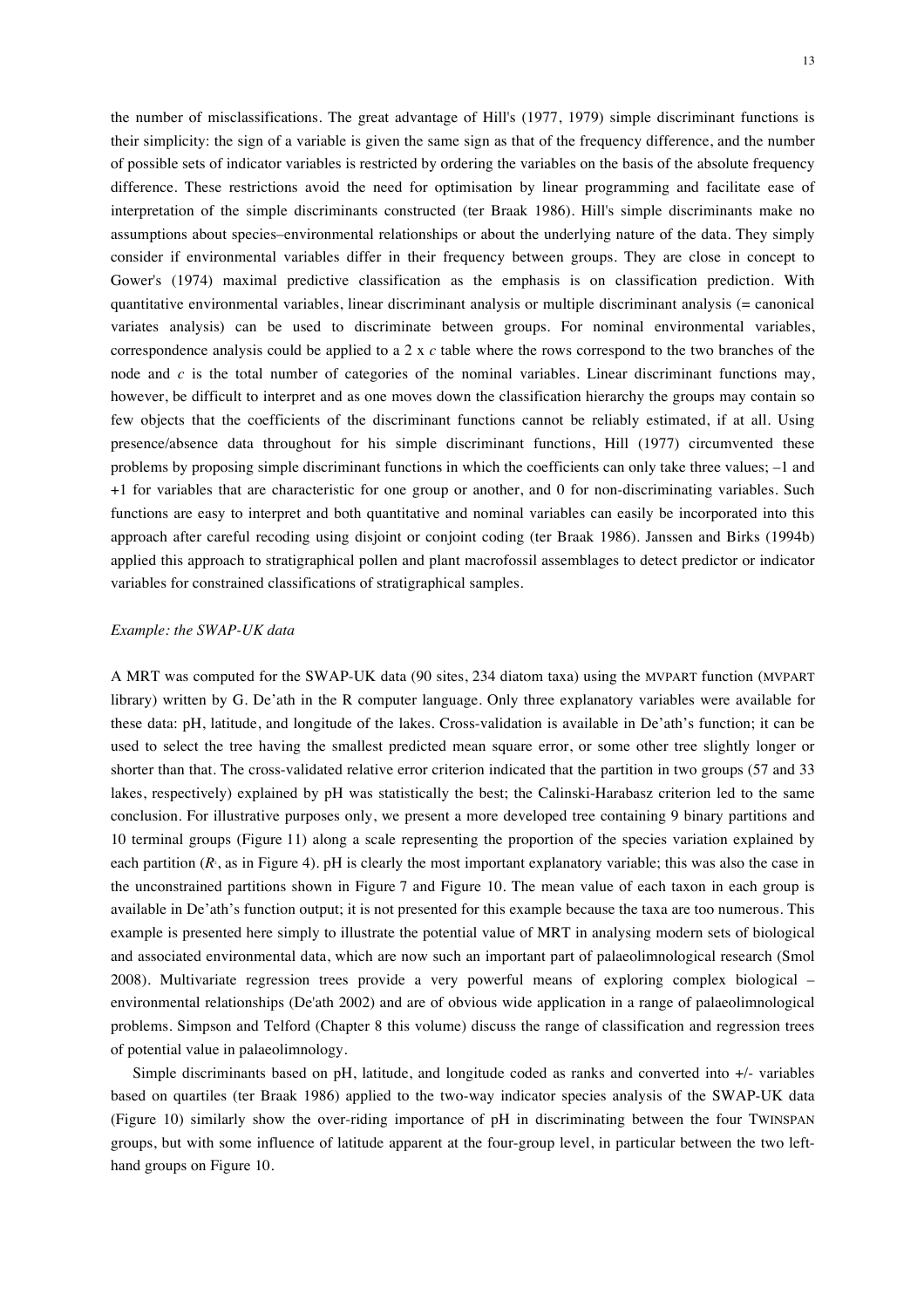### **Summary**

Hierarchical clustering methods and partitioning techniques such as *K*-means partitioning and two-way indicator species analysis are useful tools for summarising group structure within large, complex, multivariate data-sets that are increasingly common in palaeolimnology. The incorporation of one- or two-dimensional constraints in the clustering algorithms provides means of exploring group structure in temporal, stratigraphical data and in geographical modern data, respectively. Indicator species analysis with its associated permutation tests is a simple and effective means of detecting statistically significant indicator species for any grouping of a set of objects. The newly developed approach of multivariate regression trees combines partitioning and data exploration with regression and data interpretation and modelling.

Palaeolimnologists have largely concentrated on the use of classical ordination and canonical ordination techniques to explore patterns in their data. Modern classification and partitioning techniques along with indicator species analysis and multivariate regression trees are attractive and useful complementary tools for exploring and summarising large, complex, palaeolimnological data-sets (see Table 2). They deserve wider use than they currently receive within the palaeolimnological research community. Agglomerative clustering and *K*means partitioning are available in most statistical software packages, as well as in the R computer language (functions HCLUST and KMEANS). Multivariate regression trees can be computed using the MVPART function of R.

### **References**

Belbin L, McDonald C (1993) Comparing three classification strategies for use in ecology. J Veg Sci 4:41-34

- Bennett KD, Birks HJB This volume. Chapter 9 Analysis of stratigraphical data. In: Birks HJB, Lotter AF, Juggins S, Smol JP (eds) 2009. Tracking Environmental Change Using Lake Sediments Volume 5: Data Handling and Numerical Techniques. Springer, Dordrecht
- Bennion H, Fluin J, Simpson GL (2004) Assessing eutrophication and reference conditions for Scottish freshwater lochs using subfossil diatoms. J Appl Ecol 41:124-138
- Birks HJB (1986) Numerical zonation, comparison and correlation of Quaternary pollen–stratigraphical data. In: Berglund BE (ed) Handbook of Holocene Palaeoecology and Palaeohydrobiology. Wiley, Chichester, pp.743-774
- Birks HJB (1993) Quaternary palaeoecology and vegetation science current contributions and possible future developments. Rev Palaeobot Palynol 79:153-177
- Birks HJB, Gordon AD (1985) Numerical methods in Quaternary pollen analysis. Academic Press, London
- Birks HJB, Jones, VJ This volume. Chapter 3 Data-sets. In: Birks HJB, Lotter AF, Juggins S, Smol JP (eds) 2009. Tracking Environmental Change Using Lake Sediments Volume 5: Data Handling and Numerical Techniques. Springer, Dordrecht Birks HJB, Monteith DT, Rose NL, Jones VJ, Peglar SM (2004) Recent environmental change and atmospheric contamination on Svalbard as recorded in lake sediments – modern limnology, vegetation, and pollen deposition. J Paleolimnol 31:411-431
- Birks HJB, Webb T III, Berti AA (1975) Numerical analysis of pollen samples from central Canada: a comparison of methods. Rev Palaeobot Palynol 20:133-169

Breiman L, Friedman JH, Olshen RA, Stone CJ (1984) Classification and Regression Trees*.* Chapman & Hall, New York

- Brodersen KP Anderson NJ (2002) Distribution of chironomids (Diptera) in low arctic West Greenland lakes: trophic conditions, temperature and environmental reconstruction. Freshw Biol 47:1137-1157
- Brodersen KP, Lindegaard C (1997) Significance of subfossil remains in classification of shallow lakes. Hydrobiologia 342/343:125-132

Calinski T, Harabasz J (1974) A dendrite method for cluster analysis. Comm Stat 3:1-27

- Carey PD, Preston CD, Hill MO, Usher MB Wright SM (1995) An environmentally defined biogreographical zonation of Scotland designed to reflect species distributions. J Ecol 83:833-845
- Caseldine CJ, Gordon AD (1978) Numerical analysis of surface pollen spectra from Bankhead Moss, Fife. New Phytol 80:435-453
- Casgrain P, Legendre P (2004) The R Package for Multivariate and Spatial Analysis, Version 4.0 (development release 7) User's Manual. Département de sciences biologiques, Université de Montréal. 148 pp. Manual and program available from http://www.bio.umontreal.ca/casgrain/en/labo/R/index.html
- Davidson T (2005) Zooplankton ecology and palaeoecology in nutrient enriched shallow lakes. PhD thesis, University College London
- De'ath G (2002) Multivariate regression trees: a new technique for modeling species-environment relationships. Ecology 83:1105-1117
- De'ath G. (2007). MVPART: multivariate partitioning. R package version 1.2-6. URL http://cran.r-project.org/.
- Dolnicar S, Grabler K, Mazanec JA (1999) A tale of three cities: perceptual charting for analyzing destination images. In: Woodside A (eds) Consumer psychology of tourism, hospitality and leisure. CAB International, New York, pp.39-62
- Dufrêne M, Legendre P (1997) Species assemblages and indicator species: the need for a flexible asymmetrical approach. Ecol Monogr 67:345-366
- Finn JD (1974) A General Model for Multivariate Analysis*.* Holt, Rinehart & Winston, New York

Gordon AD (1973) Classification in the presence of constraints. Biometrics 29:821-827

Gordon AD, Birks HJB (1972) Numerical methods in Quaternary palaeoecology. I. Zonation of pollen diagrams. New Phytol 71:961-979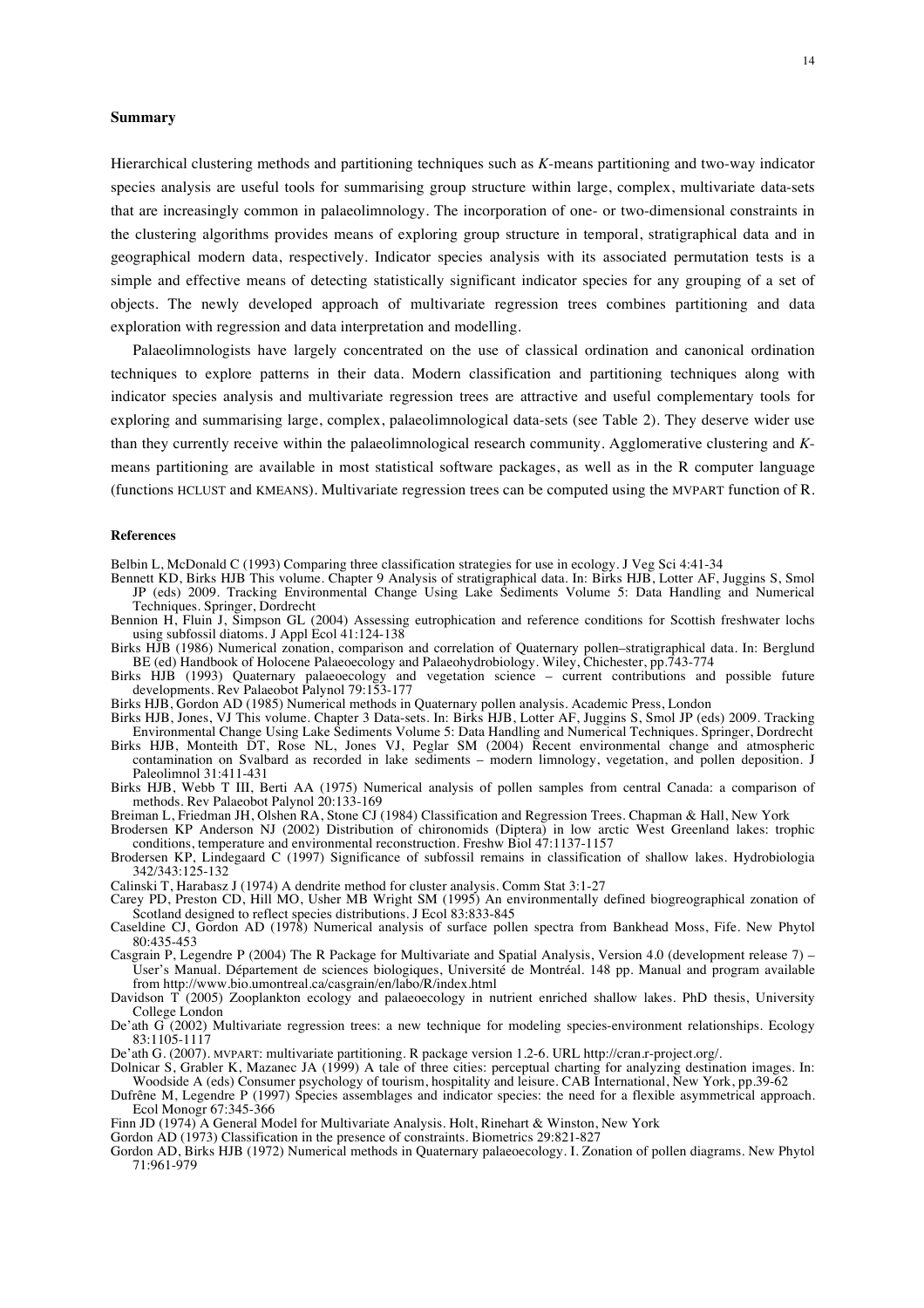Gordon AD, Birks HJB (1974) Numerical methods in Quaternary palaeoecology. II. Comparison of pollen diagrams. New Phytol 73:221-249

Gower JC (1974) Maximal predictive classification. Biometrics 30:643-654

Grimm, E.C. 1987. CONISS: A FORTRAN 77 program for stratigraphically constrained cluster analysis by the method of incremental sum of squares. Comp Geosci 13:13-35

Grimm EC (1988) Data analysis and display. In: Huntley B, Webb III T (eds) Vegetation History. Kluwer Academic Publishers, Dordrecht, pp.43-76

Hand DJ, Krzanowski WJ (2005) Optimising *k*-means clustering results with standard software packages. Computational Stat & Data Anal 49:969-973

Hill MO (1977) Use of simple discriminant functions to classify quantitative phytosociological data. In: Diday E, Lebart L, Pagés JP, Tomassone R (eds) First International Symposium on Data Analysis and Informatics Volume 1:181-189. Institut de Recherche d'Informatique et D'Automatique, Le Chesnay

Hill MO (1979) TWINSPAN – a FORTRAN program for arranging multivariate data in an ordered two-way table by classification of individuals and attributes. Cornell University, Ithaca, New York, USA

Hill MO, Bunce RGH, Shaw MW (1975) Indicator species analysis, a divisive polythetic method of classification and its application to a survey of native pinewoods of Scotland. J Ecol 63:597-613

Hubert LJ, Arabie P (1985) Comparing partitions. J Classification 2:193-218

Janssen CR, Birks HJB (1994a) Recurrent groups of pollen types in time. Rev Palaeobot Palynol 79:153-177

Janssen CR, Birks HJB (1994b) Examples of recurrent groups of pollen and macrofossils in space and time delimited by simple discriminant functions. Diss Bot 234:337-351

Jones VJ, Juggins S, Ellis-Evans JC (1993) The relationship between water chemistry and surface sediment diatom assemblages in maritime Antarctic lakes. Antarc Sci 5:339-348

Jones VJ, Stevenson AC, Battarbee RW (1989) Acidification of lakes in Galloway, southwest Scotland: a diatom and pollen study of the post-glacial history of The Round Loch of Glenhead. J Ecol 77:1-23

Kent M, Coker PD (1992) Vegetation Description and Analysis – A Practical Approach*.* Wiley, Chichester

Lance GN, Williams WT (1966) A generalized sorting strategy for computer classifications. Nature 212:218

Lance GN, Williams WT (1967) A general theory of classificatory sorting strategies. I. Hierarchical systems. Computer J 9:373-380

Lapointe F-J, Cucumel G (1997) The average consensus procedure: combination of weighted trees containing identical or overlapping sets of taxa. Syst Biol 46:306-312

Lapointe F-J, Legendre P (1994) A classification of pure malt Scotch whiskies. Appl Stat 43:237-257

Lebart L (1978) Programme d'agrégation avec containtes (C. A. H. contiguïté). C Anal Données 3:275-287

Lefkovitch LP (1978) Cluster generation and grouping using mathematical programming. Math Biosci 41:91-110

Lefkovitch LP (1980) Conditional clustering. Biometrics 36:43-58

Legendre P (1993) Spatial autocorrelation: trouble or new paradigm? Ecology 74:1659-1673

Legendre P, Birks HJB This volume. Chapter 7 From classical to canonical ordination. In: Birks HJB, Lotter AF, Juggins S, Smol JP (eds) 2009. Tracking Environmental Change Using Lake Sediments Volume 5: Data Handling and Numerical Techniques. Springer, Dordrecht

Legendre P, Lapointe F-J (2004) Assessing the congruence among distance matrices: single malt Scotch whiskies revisited. Austral New Zeal J Stat 46:615-629

Legendre P, Legendre L (1998) Numerical Ecology. 2nd English edn*.* Elsevier, Amsterdam

Legendre P, Legendre V (1984) Postglacial dispersal of freshwater fishes in the Québec peninsula. Can J Fish Aquat Sci 41:1781-1802

Legendre P, Dallot S, Legendre L (1985) Succession of species within a community: chronological clustering, with applications to marine and freshwater zooplankton. Am Nat 125:257-288

Lepš J, Šmilauer P (2003) Multivariate analysis of ecological data using CANOCO. Cambridge University Press, Cambridge

MacQueen J (1967) Some methods for classification and analysis of multivariate observations. In: Le Cam LM, Neyman J (eds) Proceedings of the fifth Berkeley symposium on mathematical statistics and probability. Vol. 1*.* University of California Press, Berkeley, pp.281-297

Mickevich MF, Platnick NI (1989) On the information content of classifications. Cladistics 5:33-47

Milligan GW, Cooper MC (1985) An examination of procedures for determining the number of clusters in a data set. Psychometrika 50:159-179

Monestiez P (1978) Méthodes de classification automatique sous contraintes spatiales. In: Legay JM, Tomassone R (eds) Biométrie et écologie. Inst nat Rech agronomique, Jouy-en-Josas, pp.367-379

Moss D (1985) An initial classification of 10-km squares in Great Britain from a land characteristic data bank. Appl Geogr 5:131-150

Perruchet C (1981) Classification sous contrainte de contiguïté continue. In: Classification automatique et perception par ordinateur. Séminaires de l'Institut national de Recherche en Informatique et en Automatique (C 118), Rocquencourt, pp.71-92

Prentice IC (1986) Multivariate methods for data analysis. In: Berglund BE (ed). Handbook of Holocene Palaeoecology and Palaeohydrology. Wiley, Chichester, pp.775-797

Rand WM (1971) Objective criteria for the evaluation of clustering methods. J Am Stat Assoc 66:846-850

Roche C (1978) Exemple de classification hiérarchique avec contrainte de contiguïté. Le partage d'Aix-en-Provence en quartiers homogènes. C Anal Données 3:289-305

Rohlf FJ (1963) Classification of Aedes by numerical taxonomic methods (Diptera: Culicidae). Ann Entomol Soc Am 56:798-804

Rohlf FJ (1982) Consensus indices for comparing classifications. Math Biosci 59:131-144

Simpson GL, Hall RI This volume. Chapter 16 Human impacts – applications of numerical methods to evaluate surfacewater acidification and eutrophication. In: Birks HJB, Lotter AF, Juggins S, Smol JP (eds) 2009. Tracking Environmental Change Using Lake Sediments Volume 5: Data Handling and Numerical Techniques. Springer, Dordrecht

Simpson GL, Telford RJ This volume. Chapter 8 Classification and regression trees. In: Birks HJB, Lotter AF, Juggins S, Smol JP (eds) 2009. Tracking Environmental Change Using Lake Sediments Volume 5: Data Handling and Numerical Techniques. Springer, Dordrecht

Smol JP (2008) Pollution of lakes and rivers – A paleoenvironmental perspective. Blackwell, Oxford

Sneath PHA, Sokal RR (1973) Numerical taxonomy – The principles and practice of numerical classification*.* Freeman, San Francisco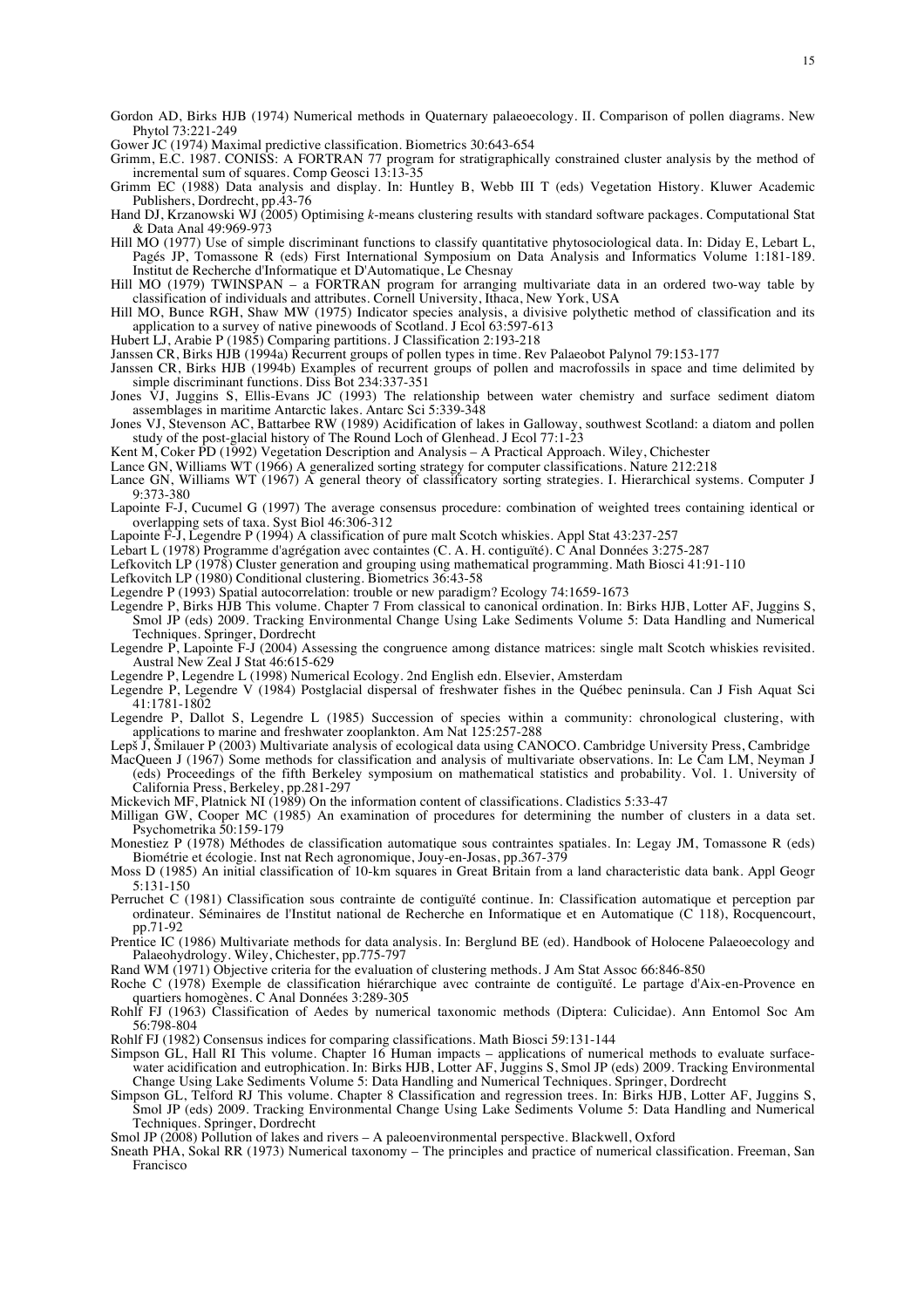Sokal RR, Michener CD (1958) A statistical method for evaluating systematic relationships. Univ Kans Sci Bull 38:1409- 1438

Stevenson AC, Juggins S, Birks HJB, et al. (1991) The Surface Waters Acidification Project Palaeolimnology Programme: modern diatom/lake-water chemistry data-set. Ensis Publishing, London

- Swofford DL (1991) When are phylogeny estimates from molecular and morphological data incongruent? in: Miyamoto MM, Cracraft J (eds) Phylogenetic Analysis of DNA Sequences*.* Oxford University Press, Oxford, pp.295-333
- ter Braak CJF (1986) Interpreting a hierarchical classification with simple discriminant functions: an ecological example. In: Diday E, et al. (eds) Data Analysis and Informatics 4. North Holland, Amsterdam, pp.11-21
- ter Braak CJF, Šmilauer P (2002) CANOCO Reference Manual and Canodraw for Windows User's Guide: Software for Canonical Community Ordination (version 4.5). Microcomputer Power, Ithaca, New York, USA
- Ward JH (1963) Hierarchical grouping to optimize an objective function. J Am Stat Assoc 58:236-244 Weckström J, Korhola A (2001) Patterns in the distribution, composition, and diversity of diatom assemblages in relation to ecoclimatic factors in Arctic Lapland. J Biogeogr 28:31-45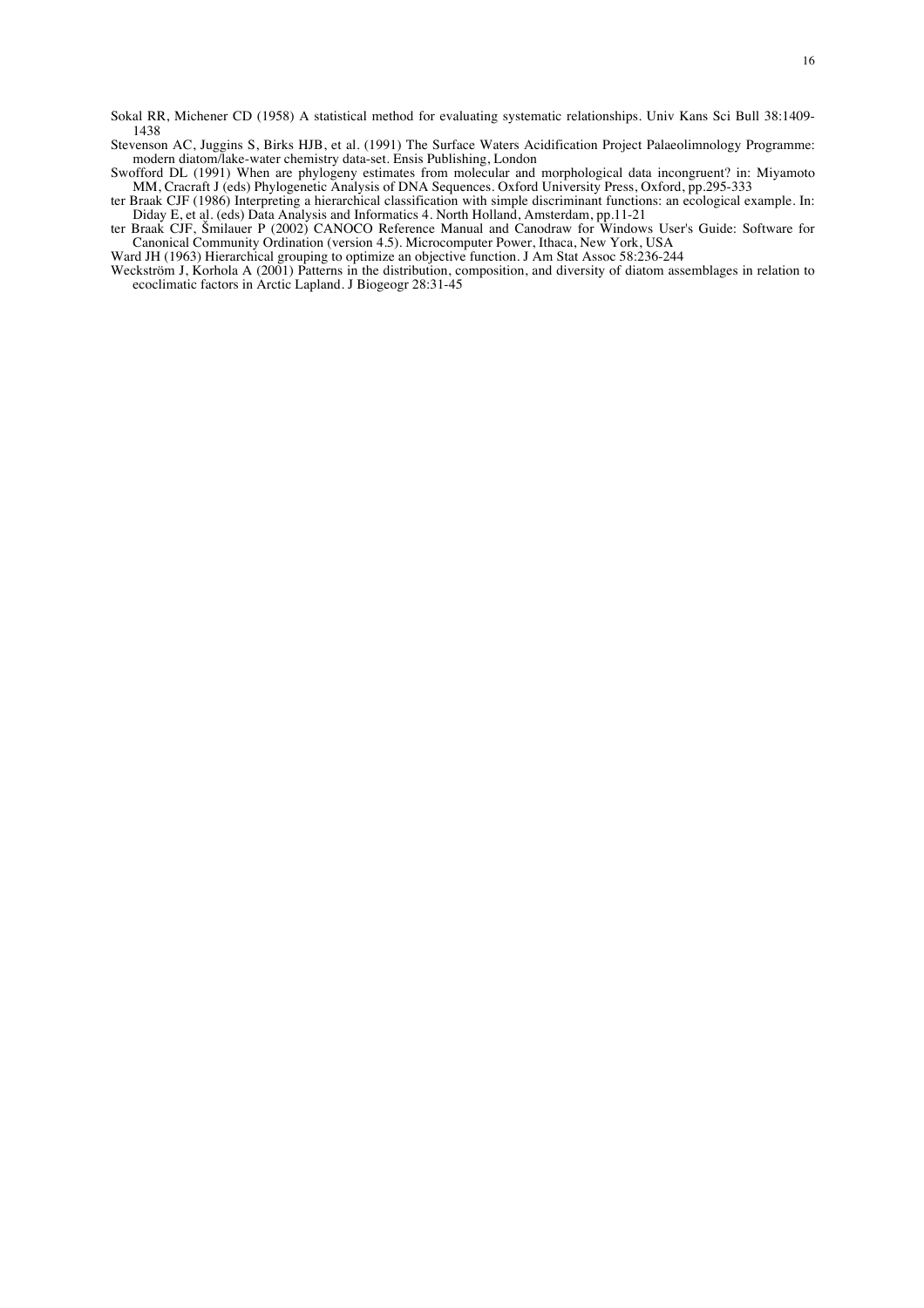*Table 1*. Matrices showing the dissimilarity (or distance, **D**, on the left) and similarity (**S**, on the right, with  $S_i = 1 - D_i/D_{i,j}$ relationships among 5 objects, numbered 1 to 5 (artificial data). In each matrix, the upper-triangular portion (not shown) is symmetric to the lower-triangular. In the distance matrix (**D**), the main diagonal (italics) contains 0's, whereas it contains 1's in the similarity matrix (**S**).

|  |  |  |  | ◡.◡ |     |     |  |
|--|--|--|--|-----|-----|-----|--|
|  |  |  |  | ◡.◡ | ◡.∸ |     |  |
|  |  |  |  |     | .   | ◡.∸ |  |

|  |  |  |  | v.o |                         |     |     |  |
|--|--|--|--|-----|-------------------------|-----|-----|--|
|  |  |  |  | v.v | U.U                     |     |     |  |
|  |  |  |  | v.v | $\mathsf{v}.\mathsf{v}$ | v.  |     |  |
|  |  |  |  | v.v | $\mathsf{U}$            | ◡.∠ | v.v |  |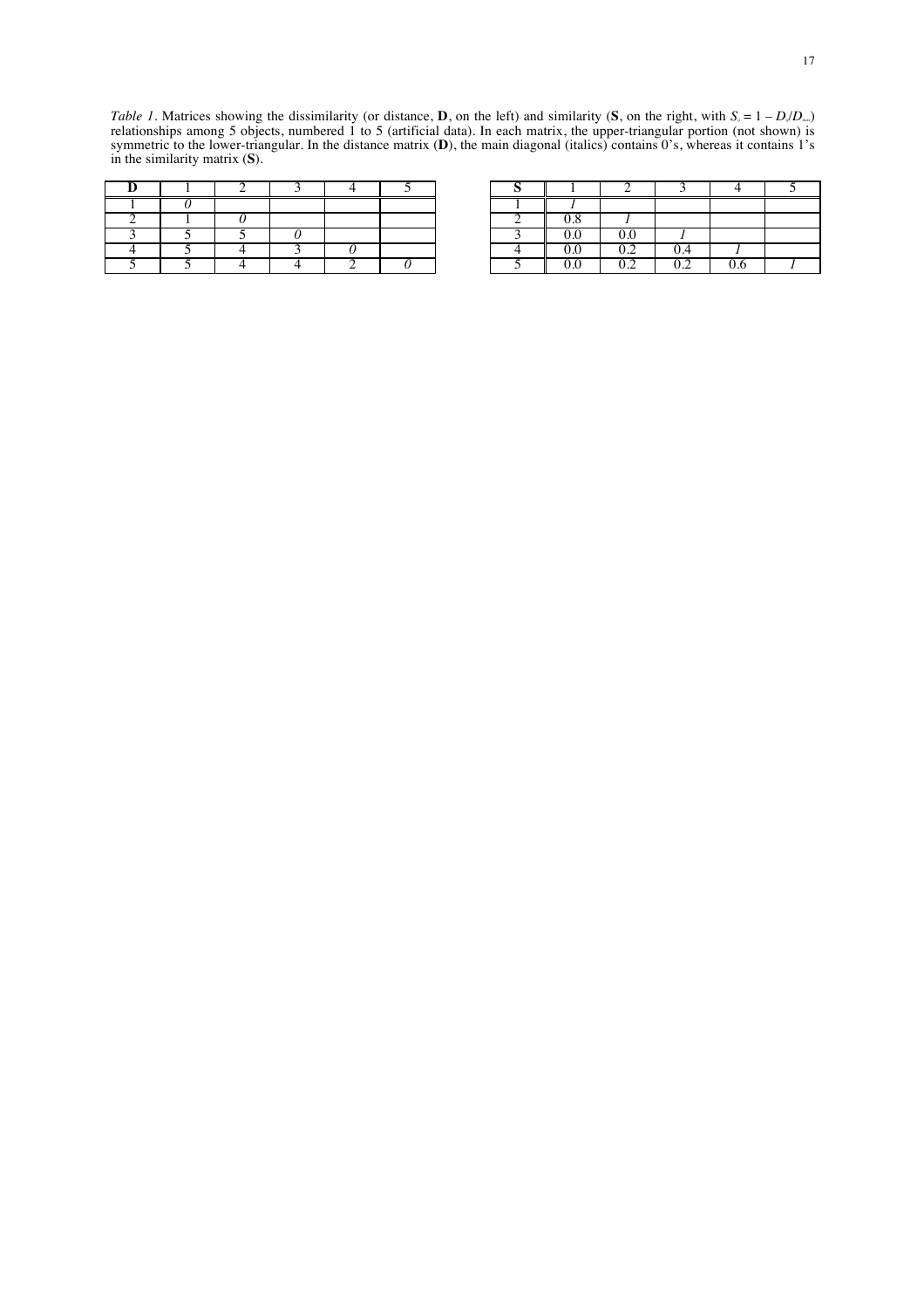*Table 2*. Palaeolimnological uses of clustering and partitioning techniques (abbreviations are explained below and in the main text).

# **Modern biological assemblages (e.g. diatoms, chironomids)**

- Detect groups of samples with similar biological composition AHC, TWINSPAN, *K*-means
- Detect groups of samples with similar biological composition along a single environmental gradient (e.g. altitude, pH) - CC1
- Detect groups of geographically contiguous samples with similar biological composition CC2
- Detect indicator species for groups of samples ISA, TWINSPAN
- Comparison of groupings based on different groups of organisms AHC, TWINSPAN, or *K*-means followed by CC
- Detect groups of samples that can be overlain on an ordination of the same samples AHC, TWINSPAN, *K*-means

# **Modern environmental data (e.g. lake-water chemistry)**

- Detect groups of lakes with similar environmental variables AHC, *K*-means
- Detect groups of geographically contiguous lakes with similar environmental variables CC2
- Comparison of groupings based on different types of environmental variables AHC or *K*-means followed by CC
- Detect groups of samples that can be overlain on an ordination of the same samples AHC, *K*-means

# **Fossil biological assemblages (e.g. diatoms, chironomids)**

- Detect groups of samples (zones) with similar fossil composition CC1, MRT
- Detect indicator species for groups of samples (zones) with similar fossil composition ISA
- Comparison of groups of samples (zones) based on different fossil groups CC1, MRT, CC
- Detect groups of samples (zones) with similar fossil composition that can be overlain on an ordination of the same samples CC1, MRT

# **Down-core non-biological data (e.g. geochemistry, magnetics)**

- Detect groups of samples with similar geochemical composition, magnetic properties, etc CC1, MRT
- Comparison of clusterings of samples based on different set of variables CC1, MRT followed by CC
- Detect groups of samples (zones) with similar chemical composition or magnetic properties that can be overlain on an ordination of the same samples - CC1, MRT

# **Modern and fossil biological assemblages (e.g. diatoms, chironomids)**

• Detect similarities between modern and fossil samples ('analogues') as an aid to interpreting fossil samples - AHC, TWINSPAN, *K*-means

# **Modern biological assemblages and modern environmental data (e.g. diatoms and lake-water chemistry)**

- Detect environmental variables that characterise clusters or partitions of modern samples MRT, DA
- Integrated clustering of sites on the basis of both biological and environmental data CCC followed by *K*-means
- Comparison of groups of samples of similar biological composition with groups of lakes based on environmental variables - AHC, TWINSPAN, or *K*-means followed by CC

#### **Modern biological assemblages, modern environmental data, and fossil biological assemblages (e.g. diatoms and lakewater chemistry)**

• Detect groups of similar modern and fossil samples on basis of similar composition and then relate the groups of modern samples to modern environmental variables - TWINSPAN with fossil samples declared passive in WinTwins, followed by DA using modern environmental data of TWINSPAN modern groups

#### **Fossil biological assemblages and palaeoenvironmental variables (e.g. diatoms, occurrences of volcanic tephras, stable-isotope data)**

- Relate fossil assemblage changes to palaeoenvironmental variables MRT or CC1 of biological data followed by DA
- Detect groups of samples with similar fossil composition ('zones') and palaeoenvironmental variables CCC followed by CC1

# **Fossil biological assemblages from many sites**

- Detect groups of sites with similar fossil biological assemblages at a particular time AHC, *K*-means, TWINSPAN
- Detect groups of geographically contiguous sites with similar fossil biological assemblages at a particular time CC2

Abbreviations used in this table AHC: agglomerative hierarchical clustering TWINSPAN: two-way indicator species analysis *K*-means: *K*-means partitioning CC1: constrained clustering in one dimension MRT: multivariate regression tree

CC2: constrained clustering in two dimensions

ISA: indicator species analysis

DA: simple discriminant function analysis

CC: clustering (or partitioning) comparison (Rand's index, etc) CCC: clustering constrained by canonical ordination results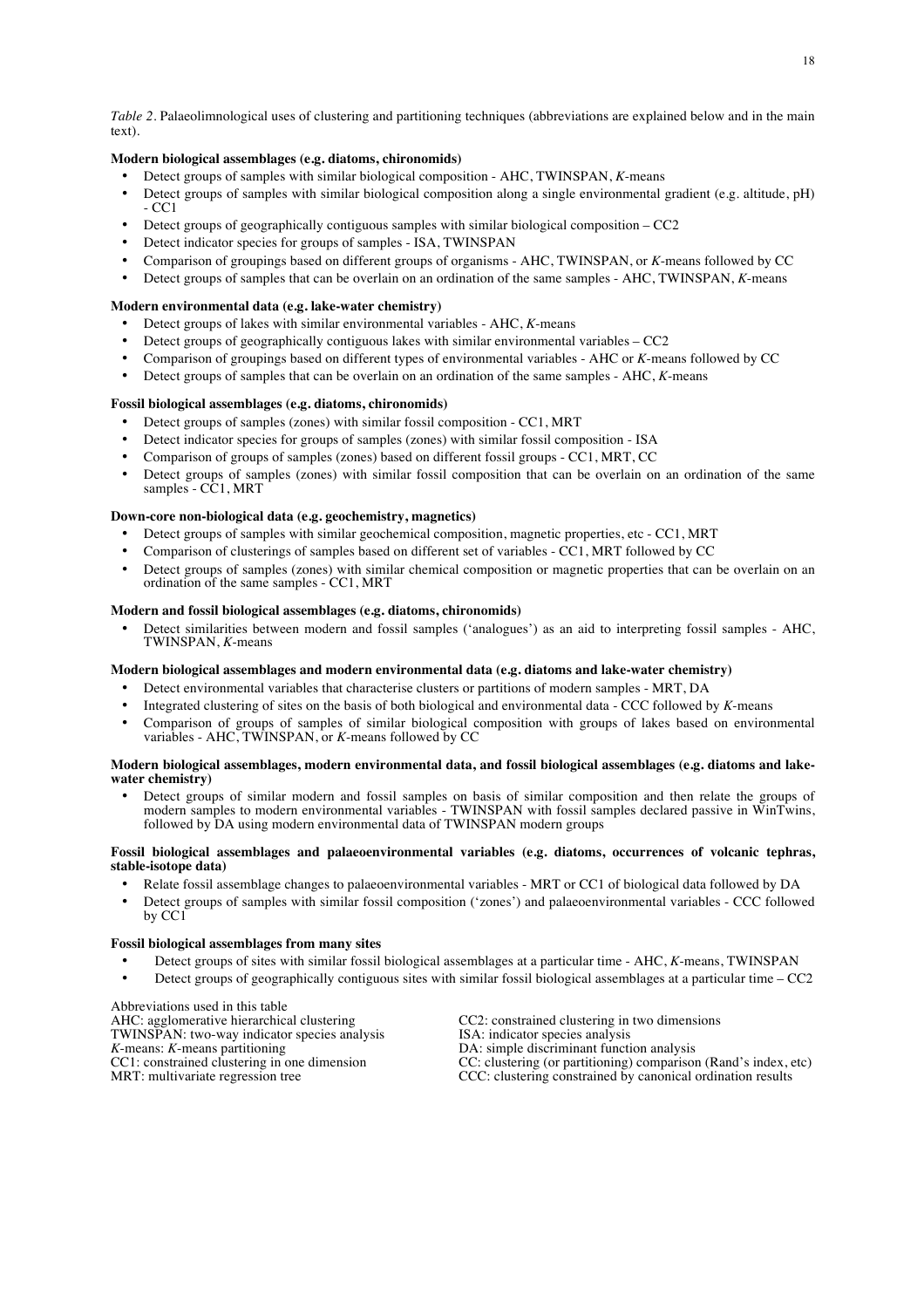| Table 3. Stepwise condensation of the similarity matrix from Table 1 during UPGMA agglomerative clustering. At each step,     |
|-------------------------------------------------------------------------------------------------------------------------------|
| the highest similarity value is identified (italic boldface value in the previous step); then the values corresponding to the |
| similarities of these 2 objects or groups, with all other objects or groups, are averaged in turn.                            |

| Objects                                         |     | 2                                                     | 3   | 4   | 5 |
|-------------------------------------------------|-----|-------------------------------------------------------|-----|-----|---|
| $\mathbf{1}$                                    |     |                                                       |     |     |   |
| $\begin{array}{c} 2 \\ 3 \\ 4 \\ 5 \end{array}$ | 0.8 |                                                       |     |     |   |
|                                                 | 0.0 | 0.0                                                   |     |     |   |
|                                                 | 0.0 | 0.2                                                   | 0.4 |     |   |
|                                                 | 0.0 | 0.2                                                   | 0.2 | 0.6 |   |
|                                                 |     |                                                       |     |     |   |
|                                                 |     |                                                       |     |     |   |
|                                                 |     | 0.0                                                   |     |     |   |
|                                                 |     | $(0+0.2)/2=0.1$                                       | 0.4 |     |   |
| $\frac{1-2}{3}$<br>4<br>5                       |     | $(0+0.2)/2=0.1$                                       | 0.2 | 0.6 |   |
|                                                 |     | Cluster objects 4 and 5 at $S = 0.6$ ______           |     |     |   |
|                                                 |     |                                                       |     |     |   |
|                                                 |     | 0.0                                                   |     |     |   |
| $\frac{1-2}{3}$<br>4-5                          |     | $(0.1+0.1)/2=0.1$ $(0.4+0.2)/2=0.3$                   |     |     |   |
|                                                 |     | Cluster object 3 with group (4,5) at $S = 0.3$ _____  |     |     |   |
| $1 - 2$                                         |     |                                                       |     |     |   |
| $3-4-5$                                         |     | $(1\times0.0)+(2\times0.1)/3=0.067$                   |     |     |   |
|                                                 |     | Cluster group (1,2) with group (3,4,5) at $S = 0.067$ |     |     |   |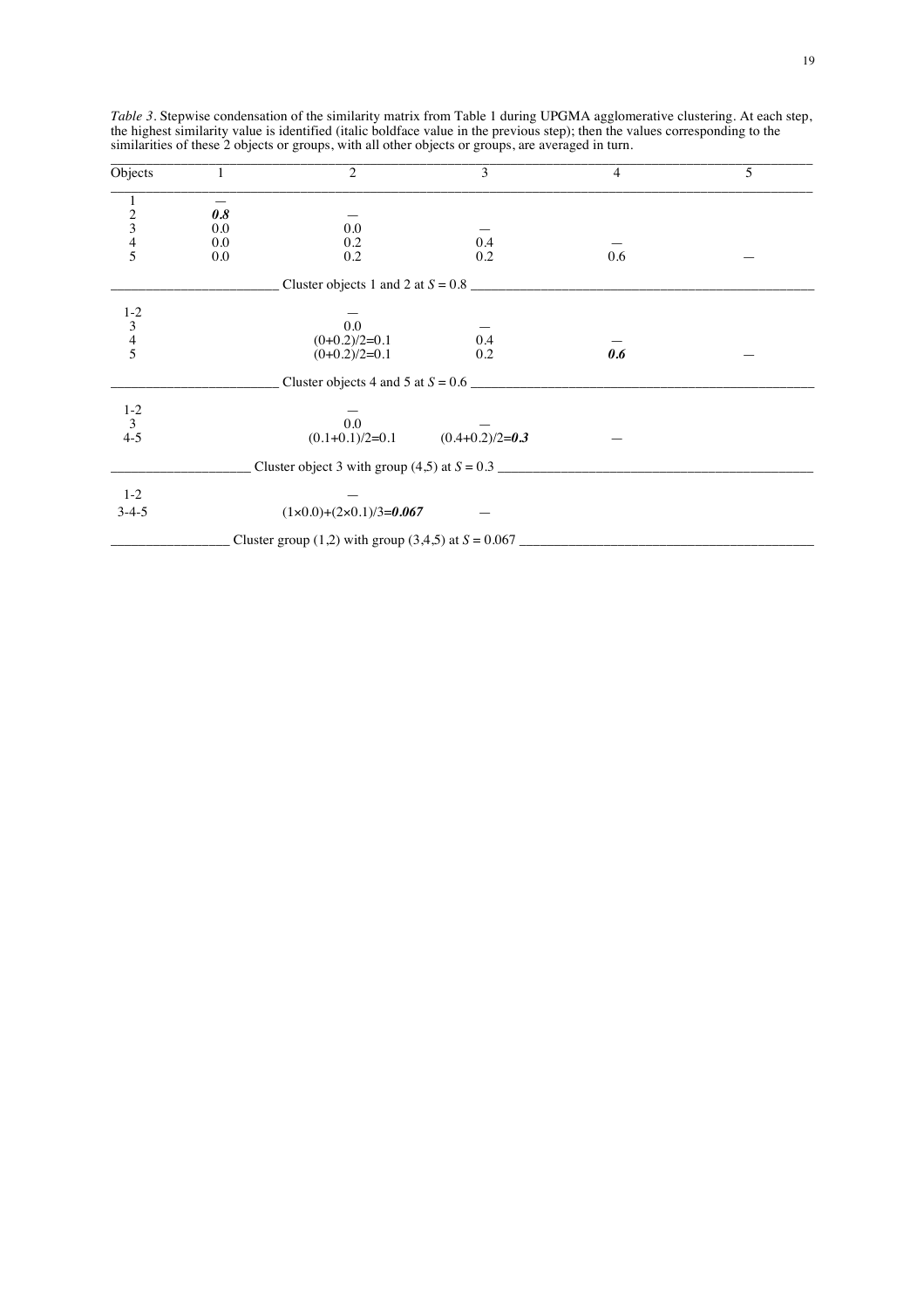*Table 4*. Matrices of normalised distances  $[D/D_{\text{un}}]$  and squared normalised distances  $[(D/D_{\text{un}})]$  used in Ward's agglomerative clustering.

| $D_i/D_{max}$ |                               |                               |          |     |  | $(D_i/D_{max})$ |      |      |      |      |  |
|---------------|-------------------------------|-------------------------------|----------|-----|--|-----------------|------|------|------|------|--|
|               |                               |                               |          |     |  |                 |      |      |      |      |  |
|               | ∪.∠                           |                               |          |     |  |                 | 0.04 |      |      |      |  |
|               | 1.0                           | $\mathbf{L} \cdot \mathbf{U}$ |          |     |  |                 | 1.00 | 1.00 |      |      |  |
|               | 1.0                           | U.O                           | U.O      |     |  |                 | 00.1 | 0.64 | 0.36 |      |  |
|               | $\mathbf{1} \cdot \mathbf{U}$ | U.O                           | $_{0.8}$ | 0.4 |  |                 | 1.00 | 0.64 | 0.64 | 0.16 |  |

| $\mathcal{D}_{\scriptscriptstyle\rm max}$ |      |            |                 |     |  | $(D_i/D_{max})$ |           |           |      |      |  |
|-------------------------------------------|------|------------|-----------------|-----|--|-----------------|-----------|-----------|------|------|--|
|                                           |      |            |                 |     |  |                 |           |           |      |      |  |
| ∼                                         | ∪.∠  |            |                 |     |  |                 | 0.04      |           |      |      |  |
|                                           | U. L | <b>U.L</b> |                 |     |  |                 | $00_{.1}$ | $00_{.1}$ |      |      |  |
|                                           | 1.0  | U.O        | U.O             |     |  |                 | 1.00      | 0.64      | 0.36 |      |  |
|                                           | 1.0  | U.8        | $\Omega$<br>v.o | J.4 |  |                 | 00.1      | 0.64      | 0.64 | 0.16 |  |

| Clustering<br>step $k$ | New cluster<br>formed | Fusion<br>D <sub>2</sub> | Fusion<br>IJ. | ESS.  | TESS. | $R_{\frac{2}{k}}$ |
|------------------------|-----------------------|--------------------------|---------------|-------|-------|-------------------|
|                        | 5 separate objects    |                          |               |       |       |                   |
|                        | 1,2)                  | 0.04                     | 0.2           | 0.02  | 0.02  | 0.985             |
|                        | (4.5)                 | 0.16                     | 0.4           | 0.08  | 0.10  | 0.923             |
|                        | (3,4,5)               | 0.613                    | 0.783         | 0.387 | 0.407 | 0.686             |
|                        | (1,2,3,4,5)           | 1.779                    | 1.334         | 1.296 | 1.296 |                   |

\_\_\_\_\_\_\_\_\_\_\_\_\_\_\_\_\_\_\_\_\_\_\_\_\_\_\_\_\_\_\_\_\_\_\_\_\_\_\_\_\_\_\_\_\_\_\_\_\_\_\_\_\_\_\_\_\_\_\_\_\_\_\_\_\_\_\_\_\_\_\_\_\_\_\_\_\_\_\_\_\_\_\_\_\_\_\_\_\_\_\_\_\_\_\_\_\_\_\_\_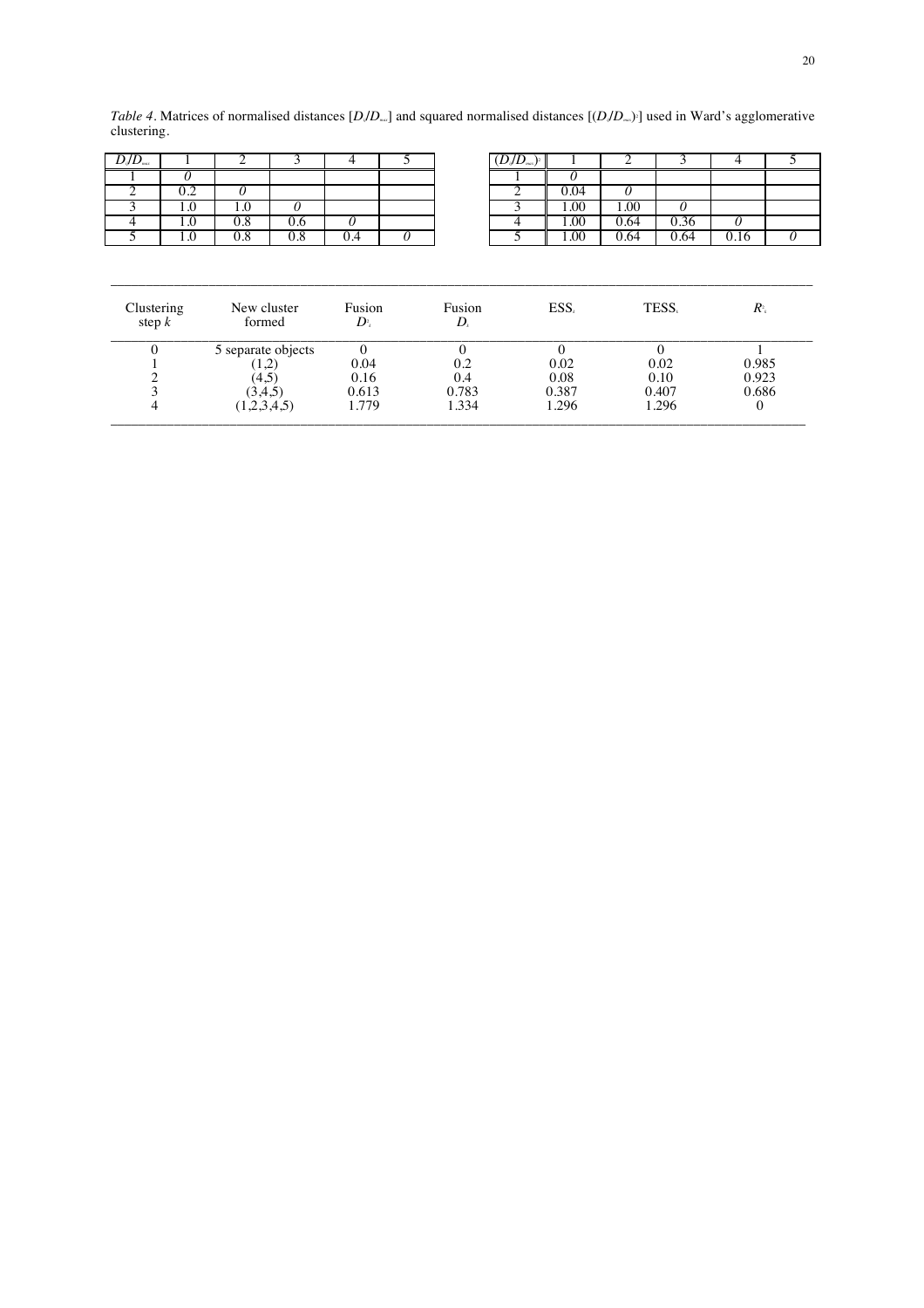*Table 5*. Cophenetic matrices for the UPGMA (left) and Ward's dendrograms (right) representing the dendrograms shown in Figures 2 and 4, respectively.

| <b>UPGMA</b><br>ື |       |       |       |       |  | Ward's |       |                    |       |       |          |
|-------------------|-------|-------|-------|-------|--|--------|-------|--------------------|-------|-------|----------|
|                   |       |       |       |       |  |        |       |                    |       |       |          |
|                   | 0.800 |       |       |       |  |        | 0.200 |                    |       |       |          |
|                   | 0.067 | 0.067 |       |       |  |        | 1.334 | 1.334              |       |       |          |
|                   | 0.067 | 0.067 | 0.300 |       |  |        | .334  | 1.334              | 0.783 | U     |          |
|                   | 0.067 | 0.067 | 0.300 | 0.600 |  |        | 1.334 | $1.\overline{334}$ | 0.783 | 0.400 | $\theta$ |

| Ward's |       |       |       |       |  |
|--------|-------|-------|-------|-------|--|
|        |       |       |       |       |  |
|        |       |       |       |       |  |
|        | 0.200 |       |       |       |  |
|        | 1.334 | 1.334 |       |       |  |
|        | 1.334 | 1.334 | 0.783 |       |  |
|        | 1.334 | 1.334 | 0.783 | 0.400 |  |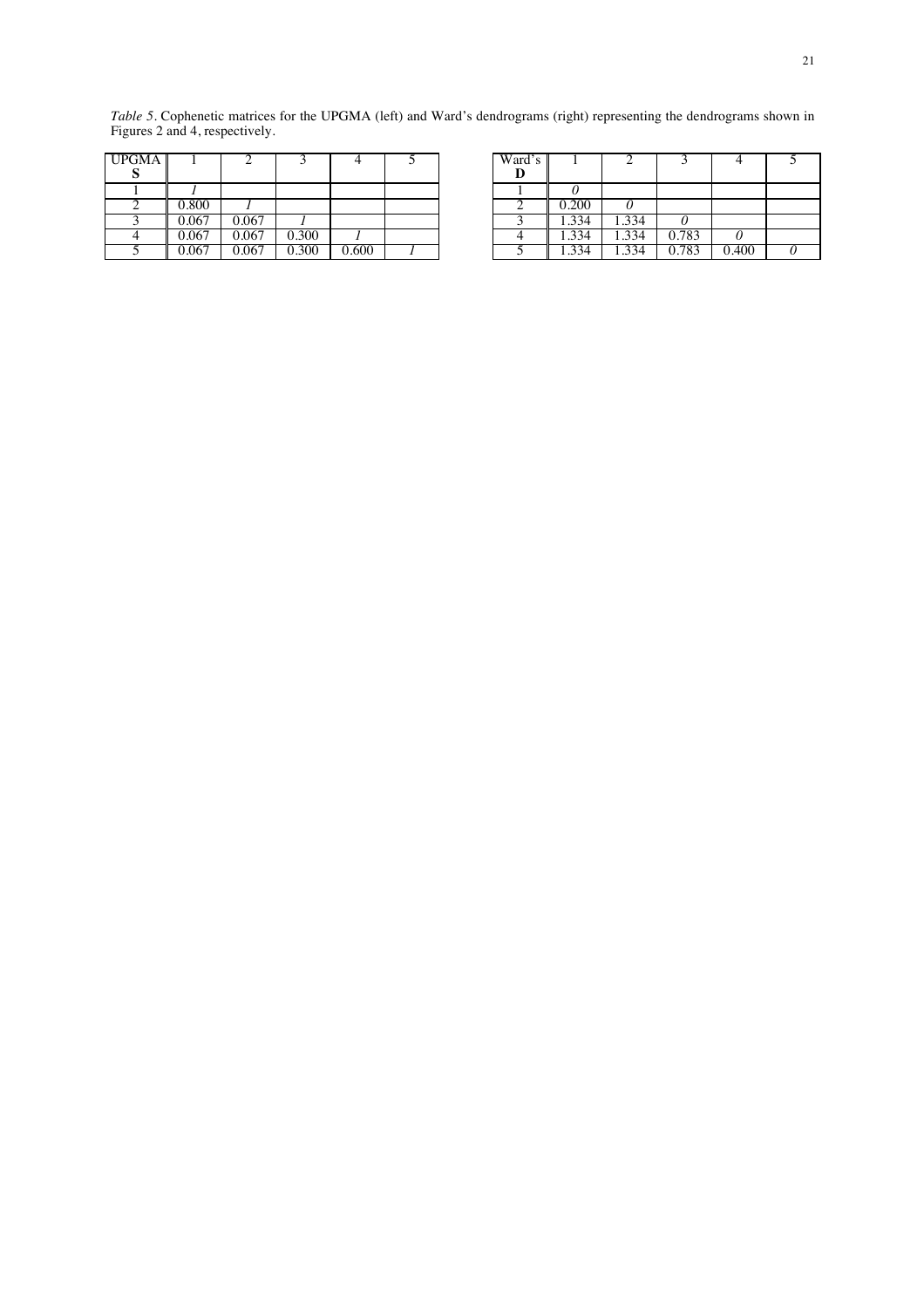*Table 6*. Results of indicator species analysis for the partition of the RLGH core data into 12 groups by chronological clustering. The diatom taxa *j* with significant *IndValj* values (significance level: 0.05) are listed for each group of the partition. Indicator values are given in parentheses. Group 1 is the most recent, group 12 the oldest of the 10000-year fossil data series. Diatom nomenclature follows Stevenson et al. (1991).

| Group<br>No.  | Membership<br>(level no.) | Significant indicator diatoms<br>(taxon names)                                                                                                                                                                                                                                                                                                          |
|---------------|---------------------------|---------------------------------------------------------------------------------------------------------------------------------------------------------------------------------------------------------------------------------------------------------------------------------------------------------------------------------------------------------|
| 1             | $1-5$                     | Eunotia bactriana (69), Navicula pupula (52), Tabellaria quadriseptata (46),<br>Suirella delicatissima (44), Cymbella aequalis (39), Navicula hoefleri (37),<br>Tabellaria binalis (34), Eunotia exigua (25), Eunotia pectinalis var. minor (16)                                                                                                        |
|               | $6 - 14$                  | Navicula cumbriensis (42), Eunotia tenella (19)                                                                                                                                                                                                                                                                                                         |
| $\frac{2}{3}$ | $15-17$                   | Neidium bisulcatum (38), Eunotia naegelii (36), Eunotia denticulata (33),<br>Pinnularia microstauron (26), Peronia fibula (26), Suirella biseriata (25), Navicula<br>leptostriata (25), Eunotia incisa (16)                                                                                                                                             |
| 4             | 18-36                     | Eunotia pectinalis var. minor form impressa (26), Achnanthes pseudoswazi (25),<br>Tabellaria flocculosa (19), Achnanthes austriaca (17), Navicula mediocris (16)                                                                                                                                                                                        |
| 5             | $37-44$                   | Achnanthes umara (56), Navicula minima (48), Cymbella microcephala (47),<br>Cyclotella kuetzingiana agg. (38), Navicula pupula (38), Nitzchia perminuta (32),<br>Navicula arvensis (30), Nitzchia fonticola (28), Achnanthes flexella (27), Navicula<br>minuscula var. muralis (27), Achnanthes minutissima (25), Navicula radiosa var.<br>tenella (22) |
| 6             | $45-53$                   | Aulacoseira lirata var. lacustris (48), Eunotia diodon (24)                                                                                                                                                                                                                                                                                             |
| 7             | 54-62                     | Navicula indifferens (32)                                                                                                                                                                                                                                                                                                                               |
| 8             | 63-65                     | Eunotia vanheurckii (32), Frustulia rhomboides var. saxonica (14), Fragilaria<br>elliptica (43)                                                                                                                                                                                                                                                         |
| 9             | 66-78                     | Semiorbis hemicyclus (38), Brachysira [sp.1] (28), Aulacoseira perglabra var.<br>floriniae (24), Fragilaria vaucheriae (24)                                                                                                                                                                                                                             |
| 10            | 79-90                     | Navicula tenuicephala (56), Cymbella [PIRLA sp.1] (37), Eunotia iatriaensis (31),<br>Navicula bremensis (24)                                                                                                                                                                                                                                            |
| 11            | 91-94                     | Navicula seminuloides (57), Aulacoseira distans var. tenella (47), Navicula<br>seminulum (42), Navicula impexa (35), Aulacoseira [cf. distans distans] (35),<br>Aulacoseira perglabra (23), Aulacoseira lirata (26)                                                                                                                                     |
| 12            | 95-101                    | Navicula hassiaca (56), Cymbella perpusilla (50), Stauroneis anceps form gracilis<br>(38), Pinnularia subcapitata var. hilseana (28), Navicula angusta (26),<br>Gomphonema acuminatum var. coronatum (25), Brachysira vitrea (20), Fragilaria<br>virescens var. exigua $(19)$ , Achnanthes marginulata $(15)$                                           |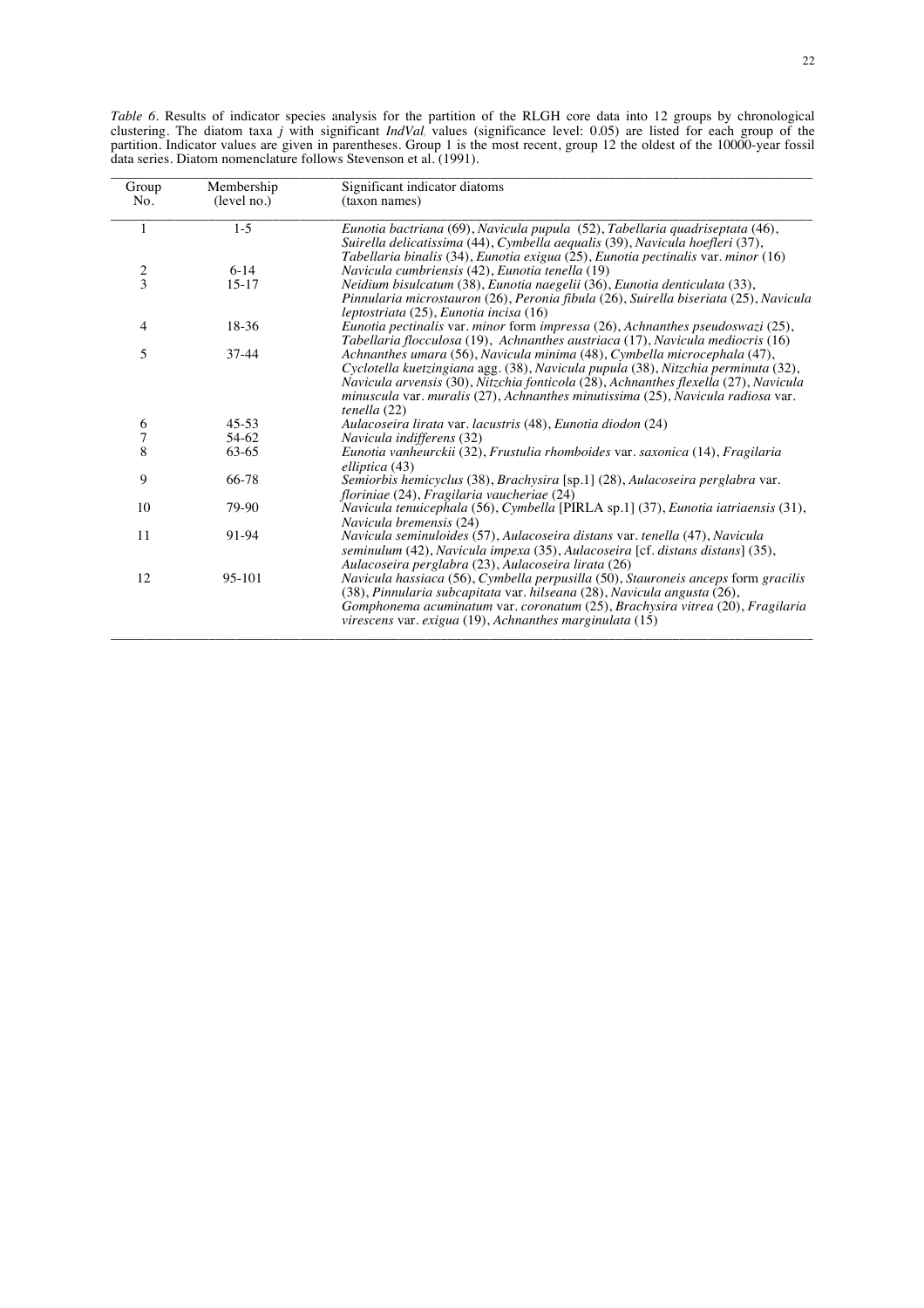*Figure 1*. Principal coordinate analysis (PCoA) ordination computed from the distance matrix of the artificial data (Table 1) showing the relationships among the 5 objects.



*Figure 2*. UPGMA agglomerative clustering of the objects of the artificial example.

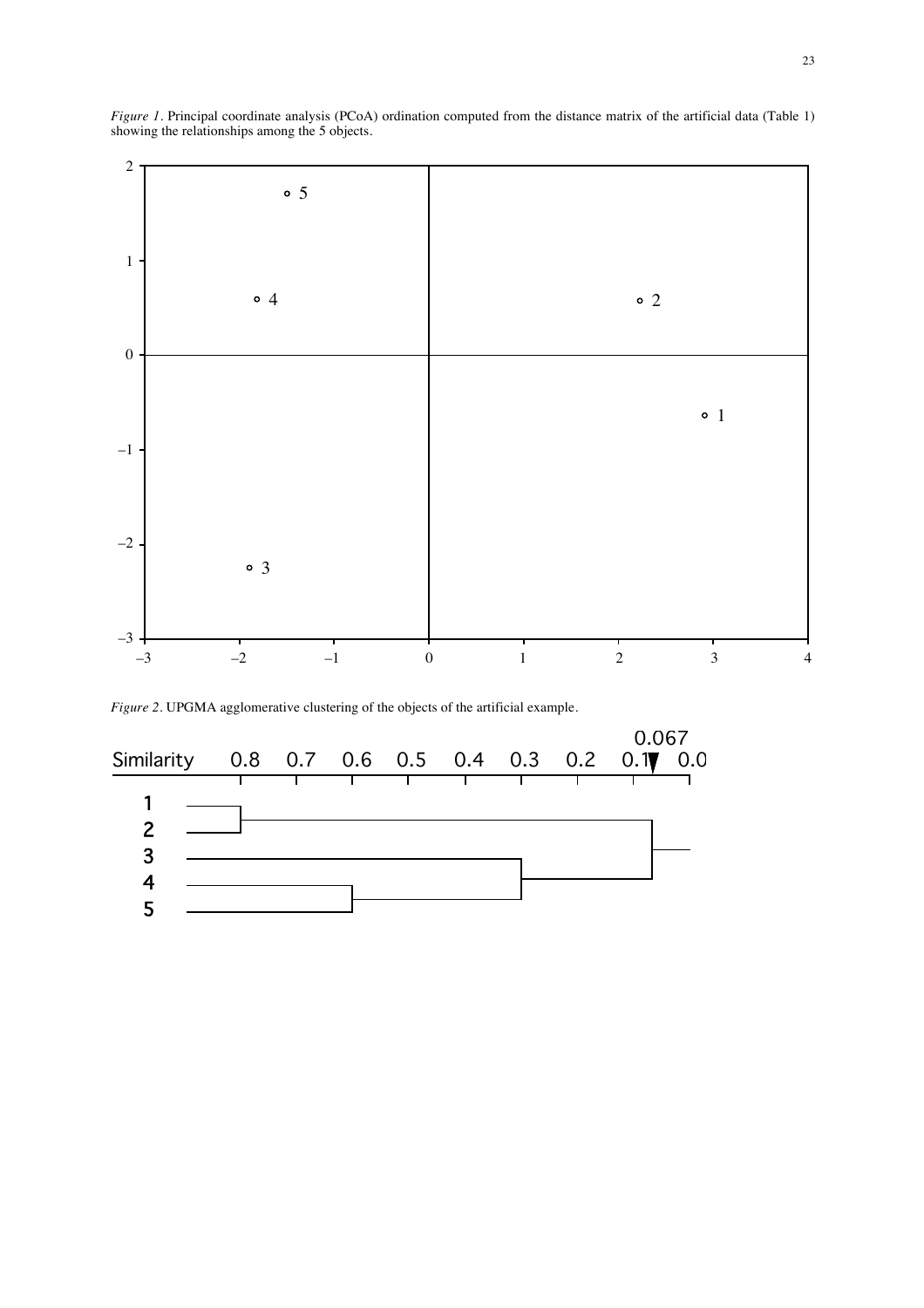

*Figure 3*. (a) In PCoA ordination space, each UPGMC clustering step leads to the replacement of objects (circles) by their centroid (squares), computed as the centre of mass of all the objects members of a group. (b) The UPGMC dendrogram.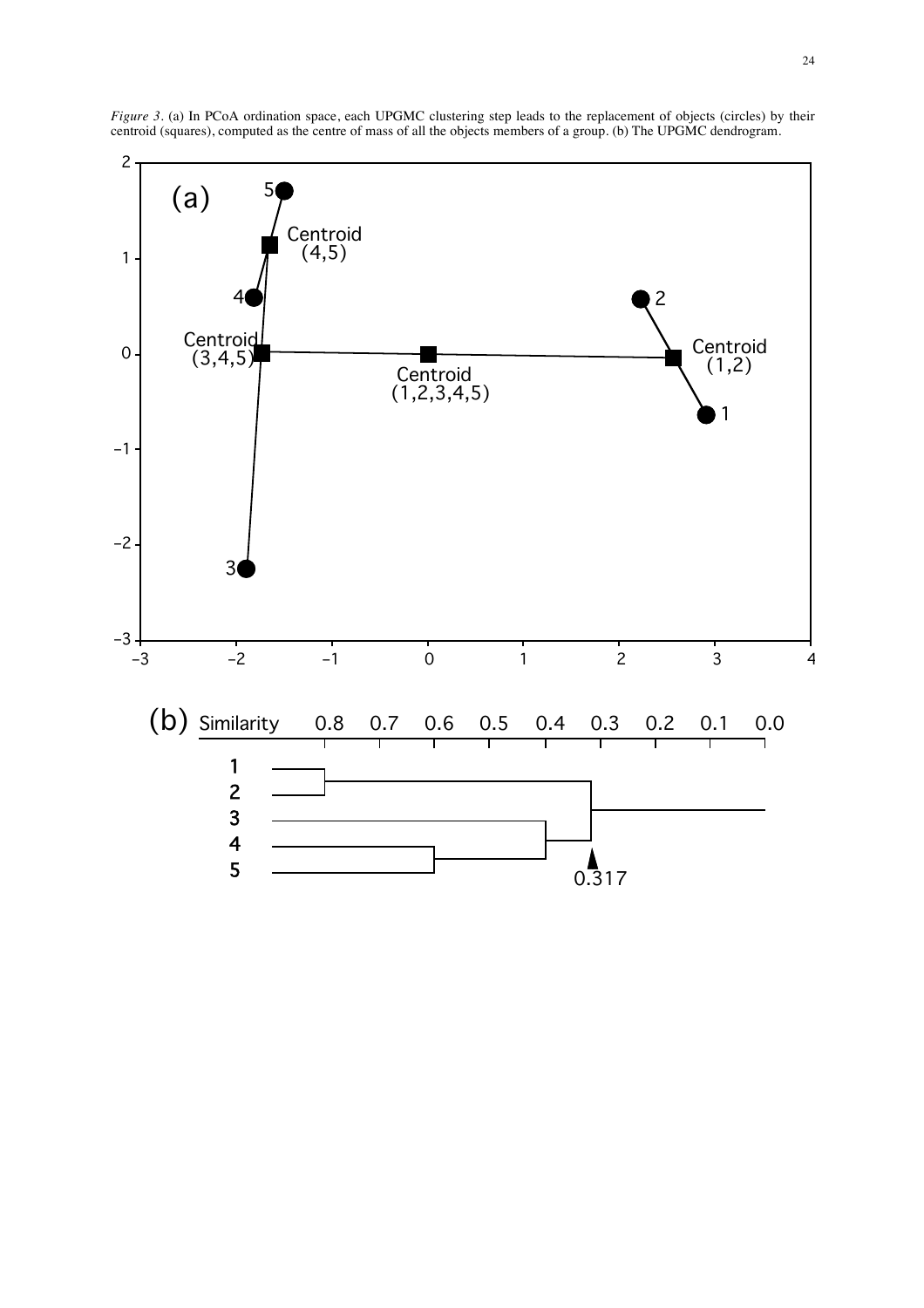|                                            |       |                   |                                    | 0.783 |     |           |     | 1.334 |     |
|--------------------------------------------|-------|-------------------|------------------------------------|-------|-----|-----------|-----|-------|-----|
| Distance                                   |       | $0.2$ 0.3 0.4 0.5 | $0.6$ 0.7 $\blacktriangledown$ 8.8 |       | 0.9 | $1.0$ 1.1 | 1.2 | 1.3   | 1.4 |
| $\overline{2}$<br>3<br>$\overline{4}$<br>5 |       |                   |                                    |       |     |           |     |       |     |
|                                            |       |                   |                                    |       |     |           |     |       |     |
| Distance                                   | 0.040 | 0.160             |                                    | 0.613 |     |           |     | 1.779 |     |
| <b>TESS</b>                                | 0.020 | 0.100             |                                    | 0.407 |     |           |     | 1.296 |     |
| $R^2$                                      | 0.985 | 0.923             |                                    | 0.686 |     |           |     | 0.000 |     |

*Figure 4*. Ward's agglomerative clustering of the objects of the artificial example. The dendrogram is drawn along a scale of distances (fusion *D* in Table 3). Alternative drawing scales are given underneath: distance<sup>3</sup>, TESS and *R*<sup>2</sup>.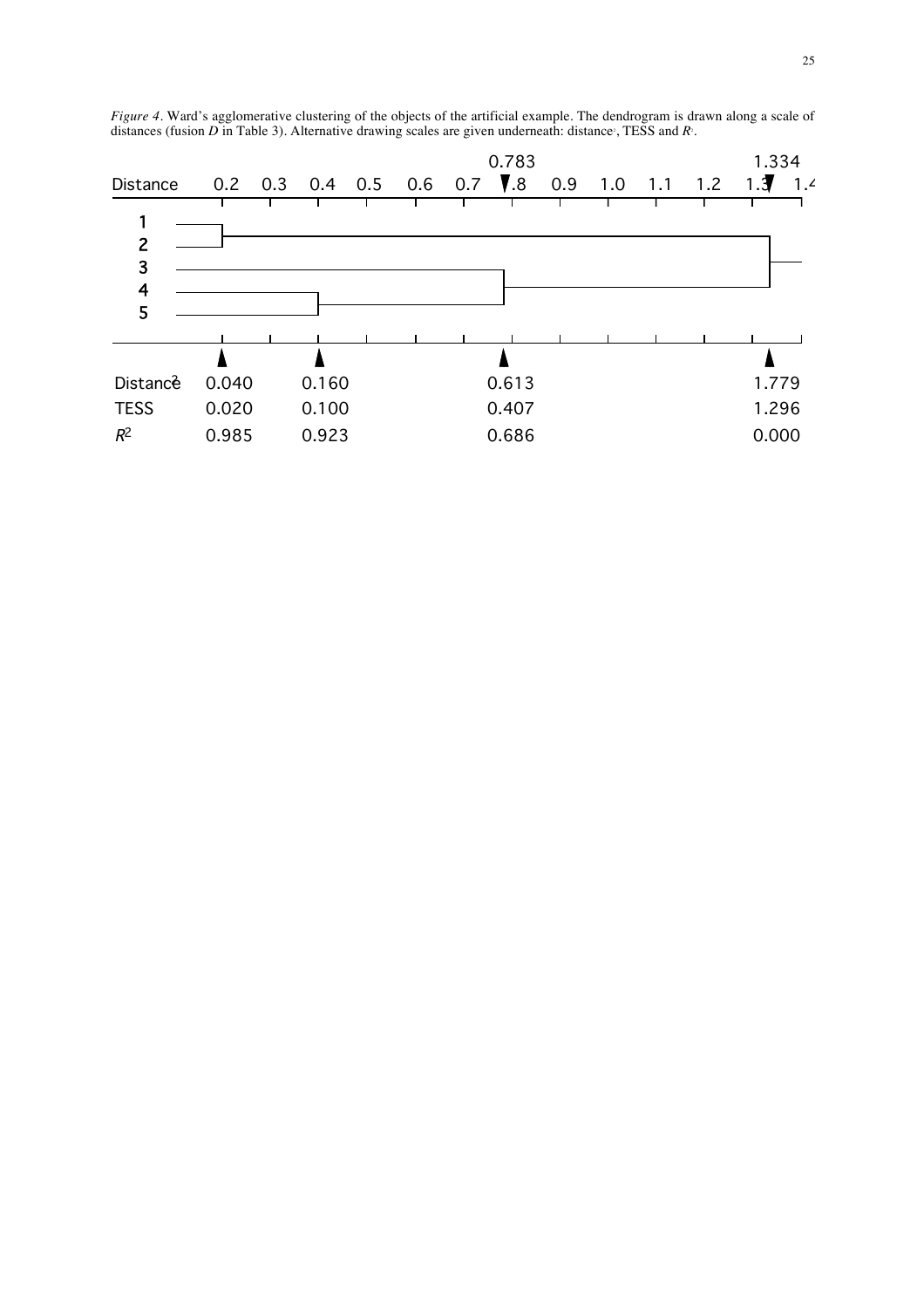

*Figure 5*. Linkage agglomerative clustering of the objects of the artificial example. (a) Single linkage (*Co* = 0). (b) Complete linkage (*Co* = 1). (c) Proportional-link linkage (*Co* = 0.5).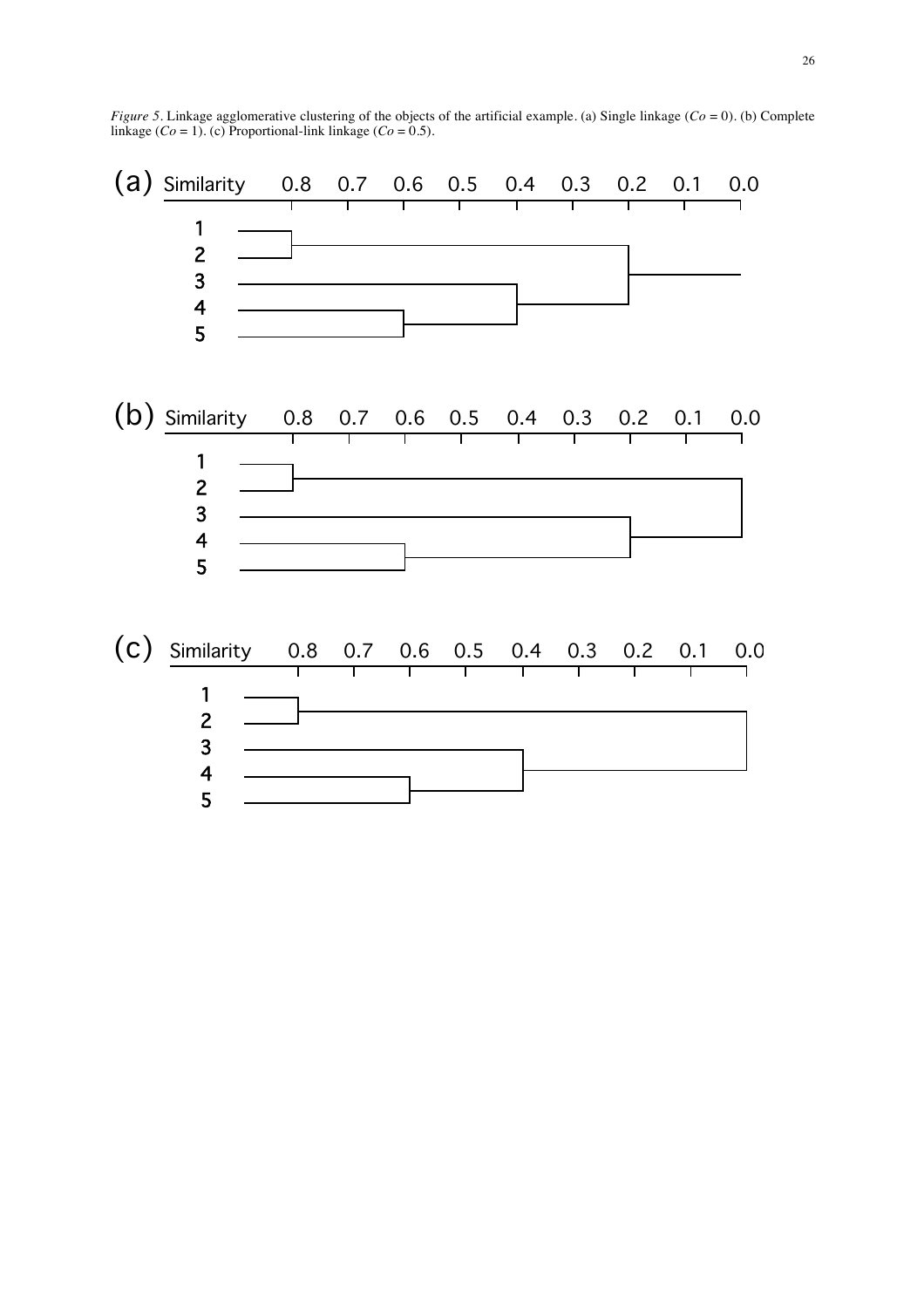*Figure 6*. Contingency table comparing two partitions of a set of objects. *a*, *b*, *c,* and *d* are frequencies.

|                 |                            |               | Second partition           |
|-----------------|----------------------------|---------------|----------------------------|
|                 |                            | Same<br>group | <b>Different</b><br>groups |
| -irst partition | Same<br>group              | a             | b                          |
|                 | <b>Different</b><br>groups | C             | d                          |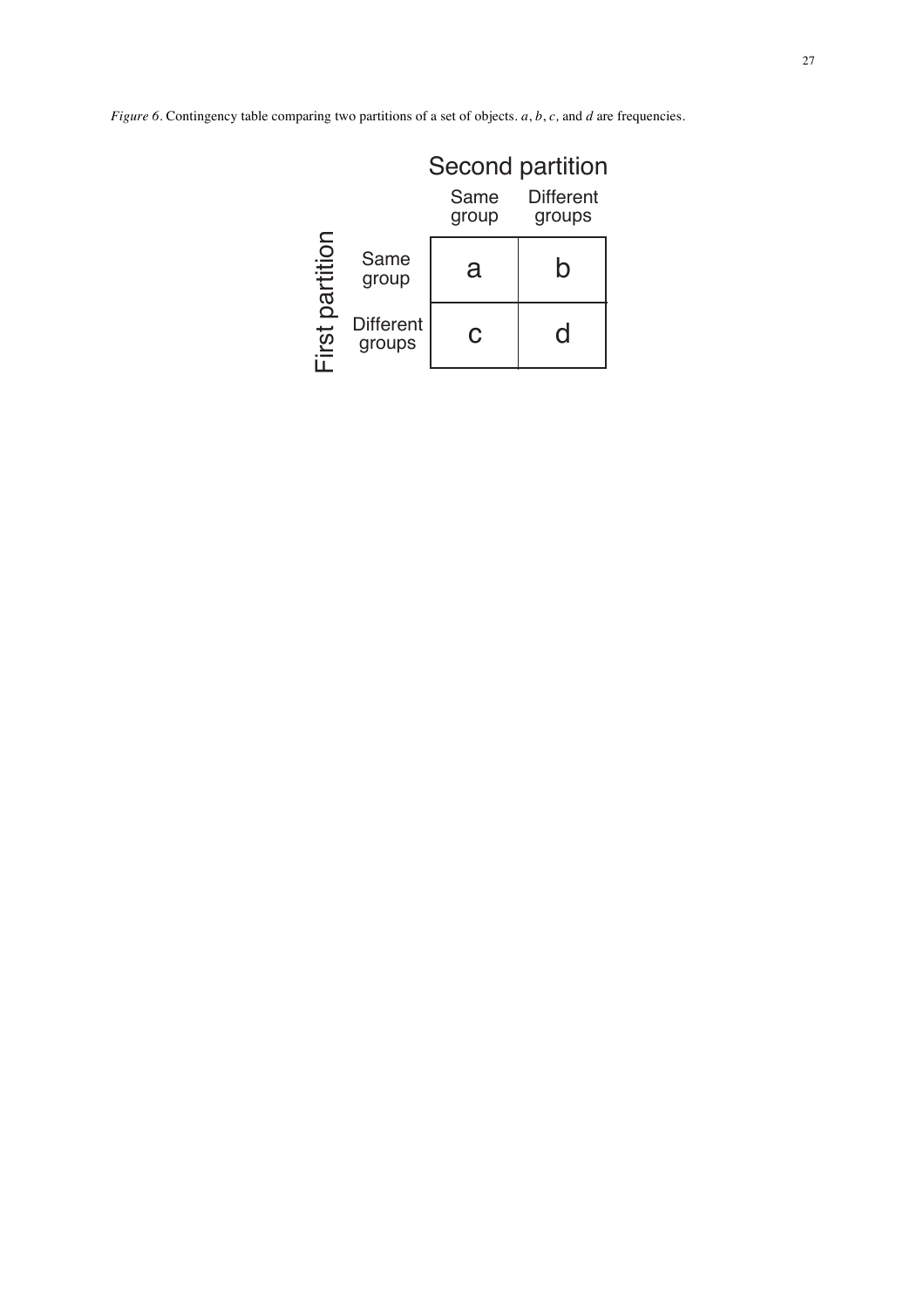

*Figure 7*. *K*-means partitioning of the SWAP-UK data into *K* = 5 groups. The diatom assemblages are represented in a scatter diagram of pH and latitude. The ellipses summarise the extent of the 5 groups in the graph.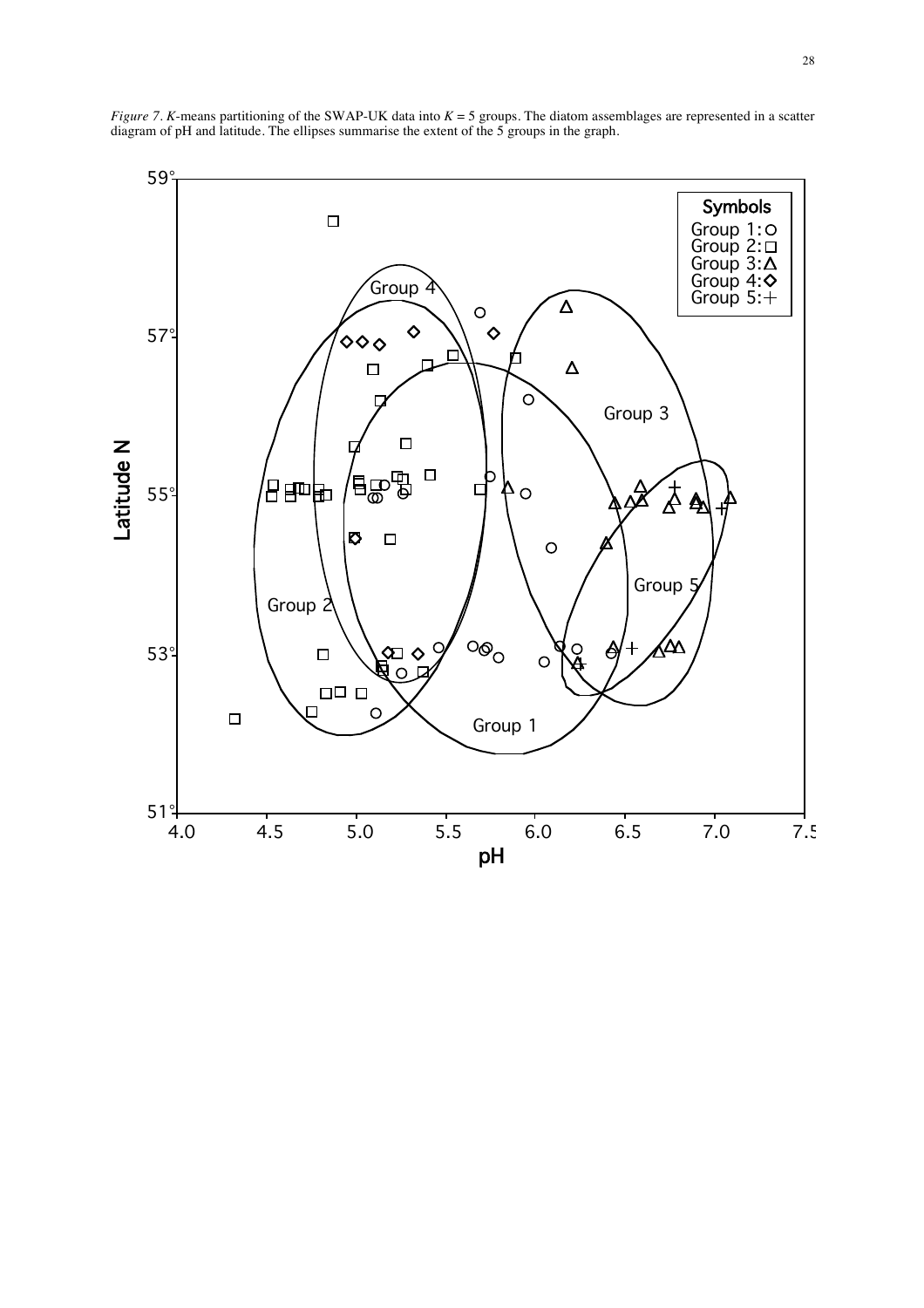*Figure 8*. The constrained similarity matrix used in constrained clustering is the Hadamard product (cell-by-cell product) of the similarity with the matrix of spatial contiguity. Only the upper triangular portion of each matrix is shown. Nine objects are used in this illustration.

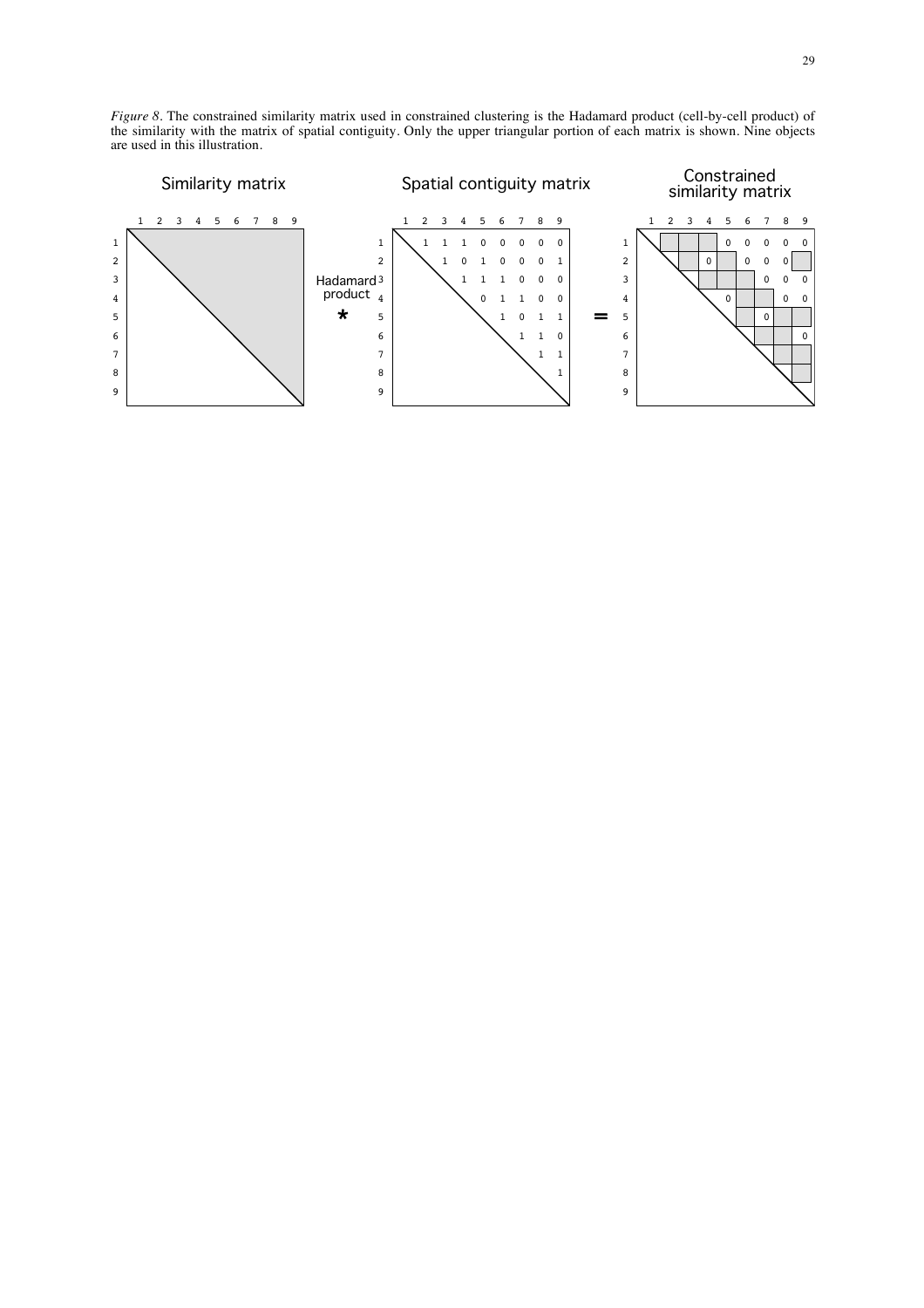

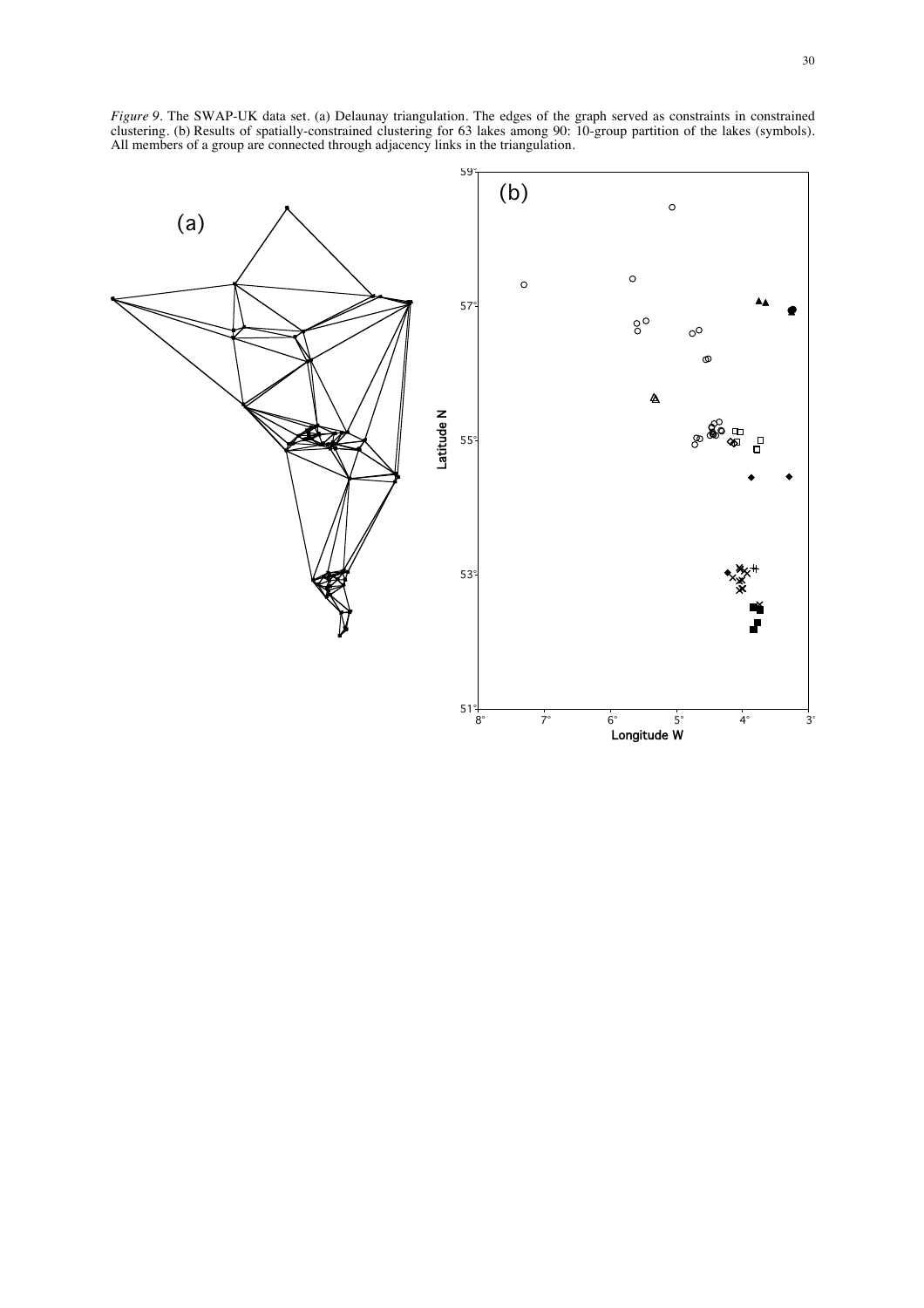*Figure 10*. Two-way indicator species analysis (TWINSPAN) of the SWAP-UK data (90 lakes, 234 diatom species). The numbers of lakes in the total data-set, the second-level (2 groups), and the third-level (4 groups) divisions are shown in squares. The indicator species for each division are shown, with their pseudospecies values in parentheses  $(1 = \langle 1\% , 2 = 1 - \rangle)$  $2\%, 3 = 2.4\%, 4 = 4.8\%, 5 = 8.16\%$ . The median pH and range of pH values for the lakes in the four groups are also shown.